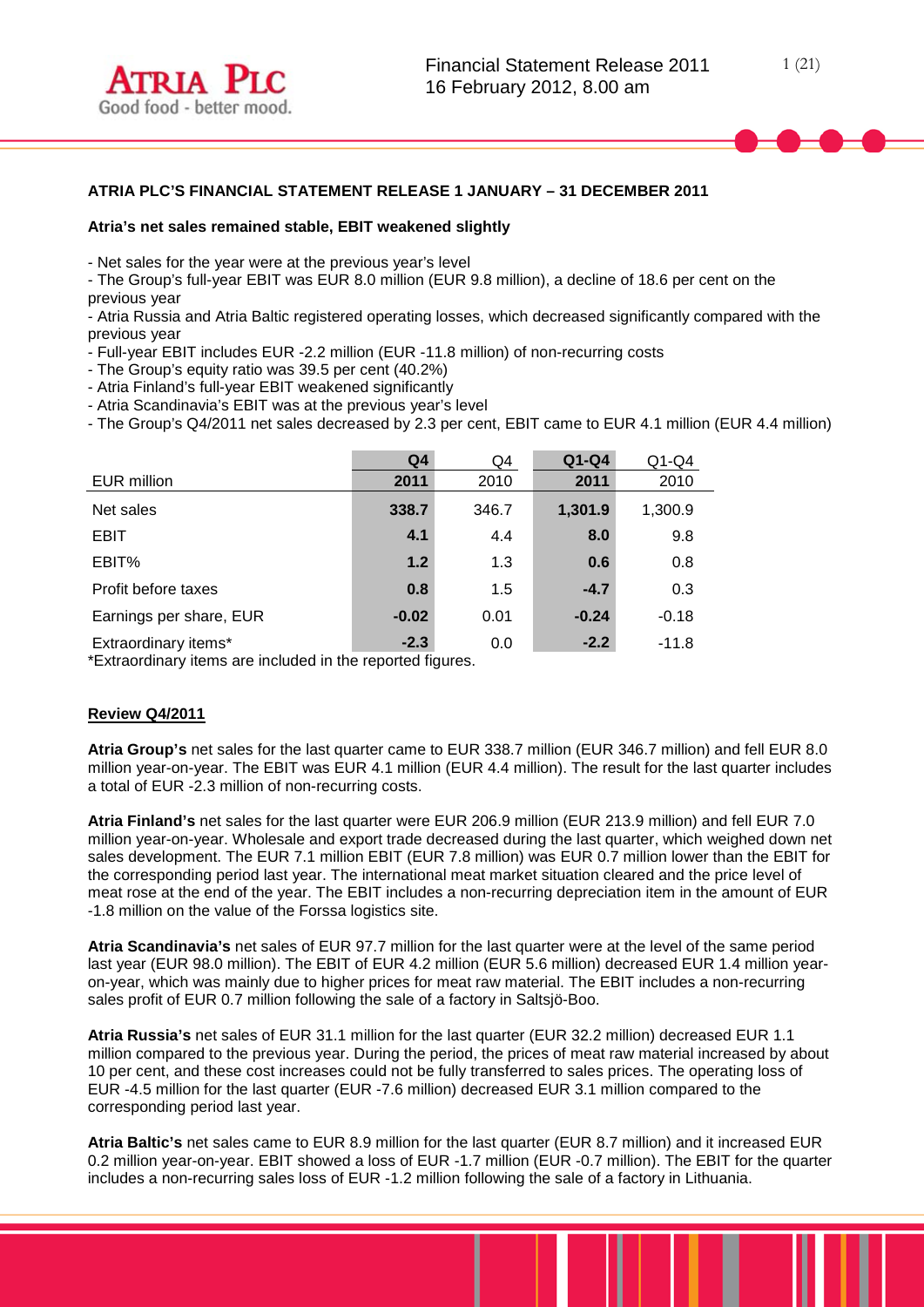

## **Review 1 January – 31 December 2011**

**Atria Group's** full-year EBIT was EUR 1,301.9 million (EUR 1,300.9 million). EBIT for 2011 was EUR 8.0 million (EUR 9.8 million). The Group's EBIT includes a total of EUR -2.2 million of non-recurring costs (EUR - 11.8 million), of which EUR -0.8 million is related to the severance pay of Atria Plc's previous CEO.

**Atria Finland's** full-year net sales increased by EUR 25.9 million to EUR 793.7 million (EUR 767.8 million). The comparison period in 2010 included production breaks resulting from industrial action. Atria Finland's full-year EBIT came to EUR 19.3 million (EUR 30.7 million), which decreased EUR 11.4 million year-on-year. EBIT improved during the second half of 2011 following a weak first half. H1/2011 EBIT came to EUR 3.2 million (EUR 10.9 million) and in H2/2011, it was EUR 16.1 million (EUR 19.7 million). The development of EBIT during the second half of 2011 was significantly better than during the first half of the year. The reasons for this were tight cost control and the improvement of the demand in the meat market. The full-year EBIT includes a non-recurring depreciation item in the amount of EUR -1.8 million on the value of the Forssa logistics site.

The decline of EUR of 16.7 million in **Atria Scandinavia's** full-year net sales is mainly due to the discontinuation of the production of consumer-packed meat in the summer of 2010. In the local currency, the company's net sales fell by 8.4 per cent. EBIT for 2011 was EUR 13.8 million (EUR 13.9 million). The figure for the reference year includes EUR -2.3 million of non-recurring costs relating to the shutdown of the Årsta plant. EBIT for the financial period includes a non-recurring sales profit of EUR 0.7 million following the sale of a factory in Saltsjö-Boo. Also in Scandinavia, the result improved toward the end of the year. H1/2011 EBIT came to EUR 5.0 million (EUR 4.0 million), whereas in H2/2011, EBIT rose to EUR 8.9 million (EUR 9.9 million). The performance during the latter part of the year was weighed down by the rise in meat raw material prices.

**Atria Russia's** full-year net sales fell by EUR 6.2 million, which was caused by sales decreasing in Moscow and by weakened Russian rouble. 2011 EBIT increased by EUR 9.0 million to EUR -18.9 million (EUR -27.9 million). EBIT for the reference period includes a total of EUR -9.5 million of non-recurring costs (goodwill impairment of EUR -10.8 million and non-recurring profits of EUR 1.3 million). Atria Russia's operating loss decreased during the last two quarters. The H1/2011 result was EUR -11.1 million (EUR -4.9 million) and the result in H2/2011 was EUR -7.8 million (EUR -23.0 million). The reasons for the performance improvement in the latter part of the year were improved cost-efficiency and streamlining of the product range. EBIT for the financial period does not include any non-recurring costs.

**Atria Baltic's** 2011 net sales of EUR 35.2 million (EUR 35.0 million) improved by EUR 0.2 million. Atria Baltic's full-year EBIT improved by EUR 1.5 million to EUR -2.2 million (EUR -3.7 million). Full-year EBIT includes a total of EUR -0.3 million of non-recurring costs: a sales profit of EUR 0.9 million resulting from business restructuring and a loss resulting from the sale of a factory in Lithuania of EUR -1.2 million.

**The Group's** operating cash flow was EUR 50.3 million (EUR 44.6 million) and cash flow from investments was EUR -40.8 million (EUR -40.2 million). Atria Group's free cash flow was EUR 9.5 million (EUR 4.4 million). The Group's interest-bearing liabilities came to EUR 409.4 million, showing a decrease of EUR 20.6 million compared to the previous year. Atria Scandinavia concluded an agreement with Nordea Finans Sverige AB concerning the sale of trade receivables. The agreement decreased the company's trade receivables by a total of EUR 15.5 million at the end of the financial period.

In January 2011, Atria Plc made a decision to invest approximately EUR 26 million in building and renovation work at the Kauhajoki bovine slaughterhouse and cutting plant. Atria Plc also bought the shares of Kauhajoen Teurastamokiinteistöt Oy, which owns the slaughterhouses, from Itikka Co-operative. The final purchase price was EUR 6.1 million.

Two efficiency improvement programmes were launched at Atria Finland during the early part of 2011: improvement of the efficiency of bovine slaughtering operations and a development programme at the Nurmo production plant. The total annual cost savings of these measures are approximately EUR 10 million. Some of these savings were realised in 2011 and the full amount will be realised from the beginning of 2013.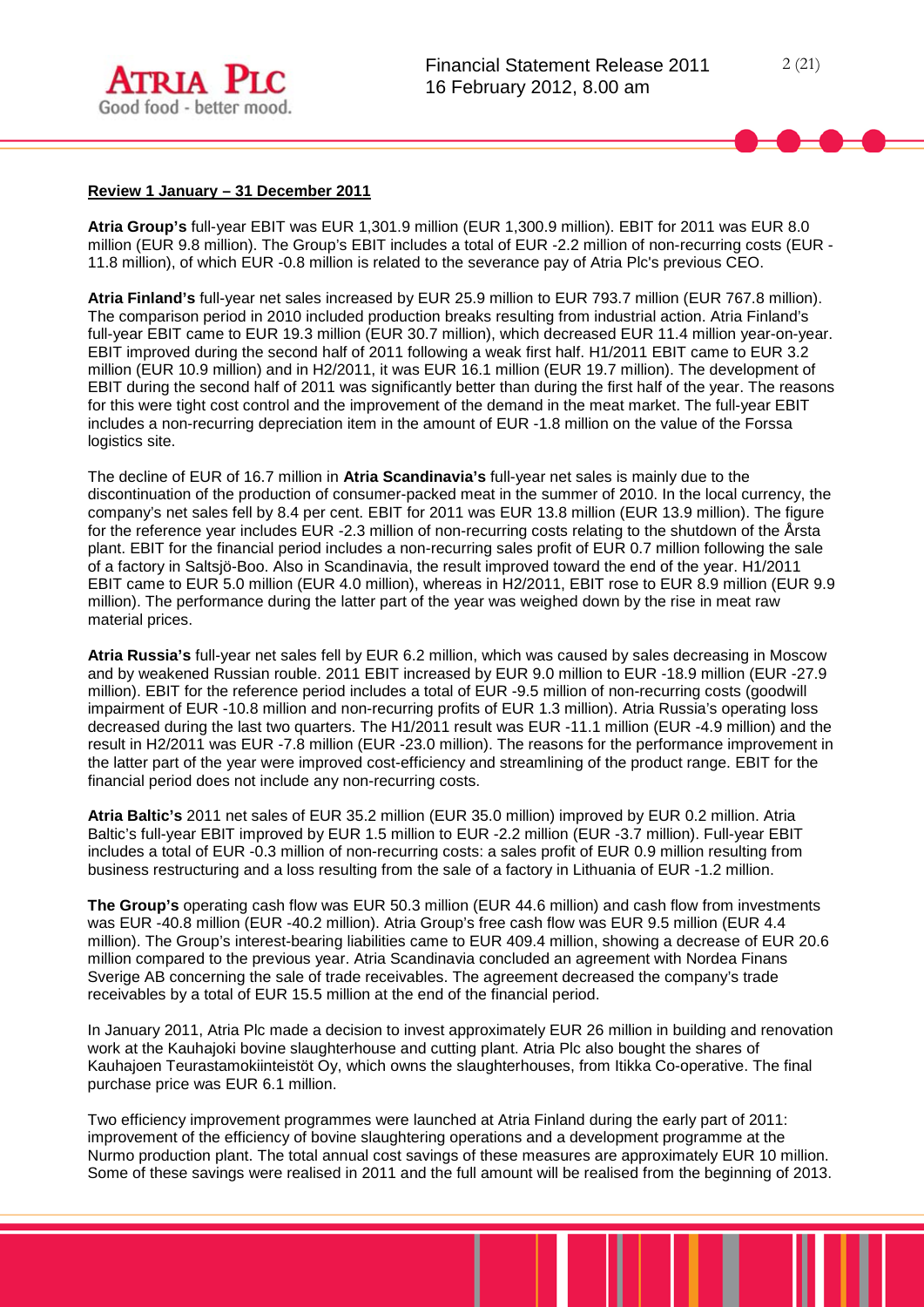

A development programme launched in 2010 to improve the efficiency of Atria Russia's production capacity and profitability was completed in accordance with the plan. Meat products are now produced at the Gorelovo and Sinyavino plants in St Petersburg. In Moscow there are pizza production and a logistics centre. The annual cost savings are estimated at EUR 7.5 million. Some of these savings were realised in 2011 and the full amount will be realised from the beginning of 2013.

Atria Scandinavia enhanced its efficiency by automating the production process for black pudding. The production of black pudding was transferred from the Saltsjö-Boo plant in Stockholm to Tranås. The efficiency improvement programme will generate annual cost savings of approximately EUR 1 million. The cost savings will be fully realised from the beginning of 2012.

The implementation of the product leadership strategy continued according to plan. Strengthening of the brands represented by Atria, ensuring the competitiveness of the existing products and developing new, innovative products are highlighted in the product leadership strategy.

## **Key indicators**

| <b>EUR million</b>                | 31.12.11 | 31.12.10 |
|-----------------------------------|----------|----------|
|                                   |          |          |
| Equity/share, EUR                 | 14.81    | 15.68    |
| Interest-bearing liabilities      | 409.4    | 429.9    |
| Equity ratio, %                   | 39.5     | 40.2     |
| Gearing, %                        | 97.1     | 96.4     |
| Net gearing, %                    | 95.5     | 92.2     |
| Gross investments in fixed assets | 47.0     | 46.2     |
| Gross investments, % of net sales | 3.6      | 3.5      |
| Average number of personnel (FTE) | 5,467    | 5,812    |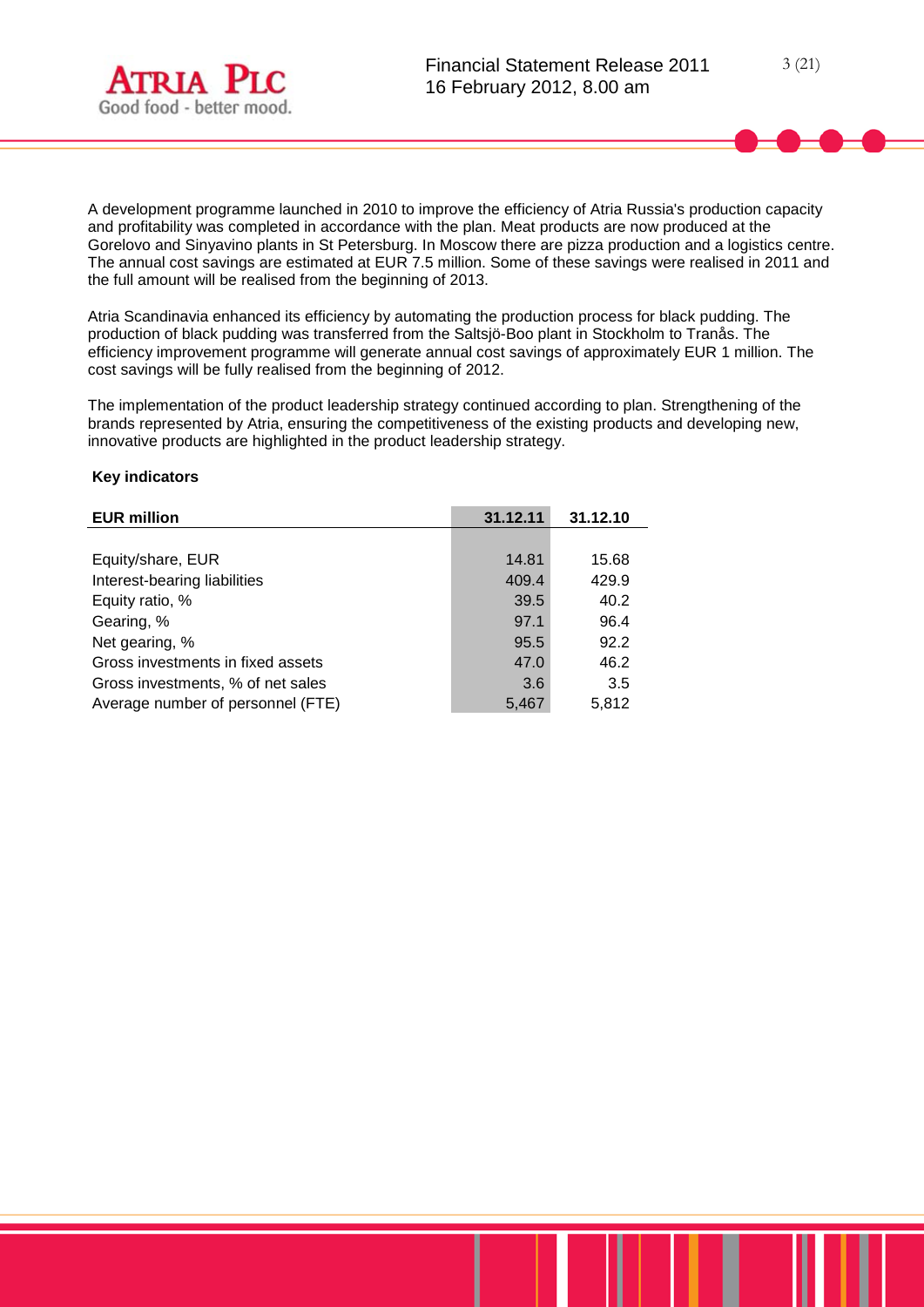# **Atria Finland 1 January - 31 December 2011**

|                      | Q <sub>4</sub> | Q4    | $Q1-Q4$ | $Q1-Q4$ |
|----------------------|----------------|-------|---------|---------|
| EUR million          | 2011           | 2010  | 2011    | 2010    |
| Net sales            | 206.9          | 213.9 | 793.7   | 767.8   |
| <b>EBIT</b>          | 7.1            | 7.8   | 19.3    | 30.7    |
| EBIT%                | 3.4            | 3.6   | 2.4     | 4.0     |
| Extraordinary items* | $-1.8$         | 0.0   | $-1.8$  | 0.0     |

\*Extraordinary items are included in the reported EBIT.

**Atria Finland's** net sales for the last quarter were EUR 206.9 million (EUR 213.9 million) and fell EUR 7.0 million year-on-year. Net sales decreased specially during the latter part of the year. The EUR 7.1 million EBIT for the quarter (EUR 7.8 million) was EUR 0.7 million lower than the EBIT for the corresponding period last year. The EBIT includes a non-recurring depreciation item in the amount of EUR -1.8 million on the value of the Forssa logistics site.

The full-year net sales increased by EUR 25.9 million to EUR 793.7 million (EUR 767.8 million). The comparison period in 2010 included production breaks resulting from industrial action.

Full-year EBIT weakened significantly compared to the previous year. The decrease in EBIT during the first two quarters was caused by high raw material prices and a weak sales structure. The proportion of lowprofitability export operations was considerably higher at the start of the year than during the latter part of the year. The development of EBIT turned positive during the second half of 2011. The reasons for the improvement in the result were tight cost control and better demand in the meat market.

The prices of cereal and feed have remained high throughout the year. For this reason, cost pressures in domestic meat production remained high. The producer prices that Atria paid during 2011 were 6 per cent higher on average than in the previous year.

In terms of value, sales of the product groups represented by Atria grew by approximately 3 per cent in 2011. In terms of value, the market share of Atria's products was approximately 25 per cent and it was on the previous year's level according to Atria's own estimate. In Q4/2011, Atria launched the Atria Family Farm Chicken product concept. From the beginning of 2012, the name of the family farm and an UpCode identifier are printed on Atria's fresh chicken packages. They state precisely which farm the chicken came from. Consumers can access information online regarding the farm, as well as information on product quality control in the chicken production chain.

Investment in the Kauhajoki bovine slaughtering plant is progressing according to the original schedule. With the extension and the renovation of the slaughtering line, the annual slaughtering capacity at Kauhajoki will increase from 26 million kilograms to approximately 40 million kilograms. In connection with this investment, Atria bought the shares of Kauhajoen Teurastamokiinteistöt Oy, which owns the slaughterhouses, from Itikka Co-operative for a final purchase price of EUR 6.1 million.

At the end of the year, Atria made a decision to invest EUR 6 million in an extension of the Seinäjoki chicken hatchery and new equipment. Sales of Atria's fresh Finnish chicken products have been on the increase for several years.

Two efficiency improvement programmes were launched at Atria Finland during the early part of 2011: improvement of the efficiency of bovine slaughtering operations and a development programme at the Nurmo production plant. The total annual cost savings of these measures are approximately EUR 10 million. Some of these savings were realised in 2011 and the full amount will be realised from the beginning of 2013.

The corporate responsibility projects in Atria's Handprint programme are progressing according to plan. At the start of December, Atria launched a high-profile communication campaign concerning additives in food.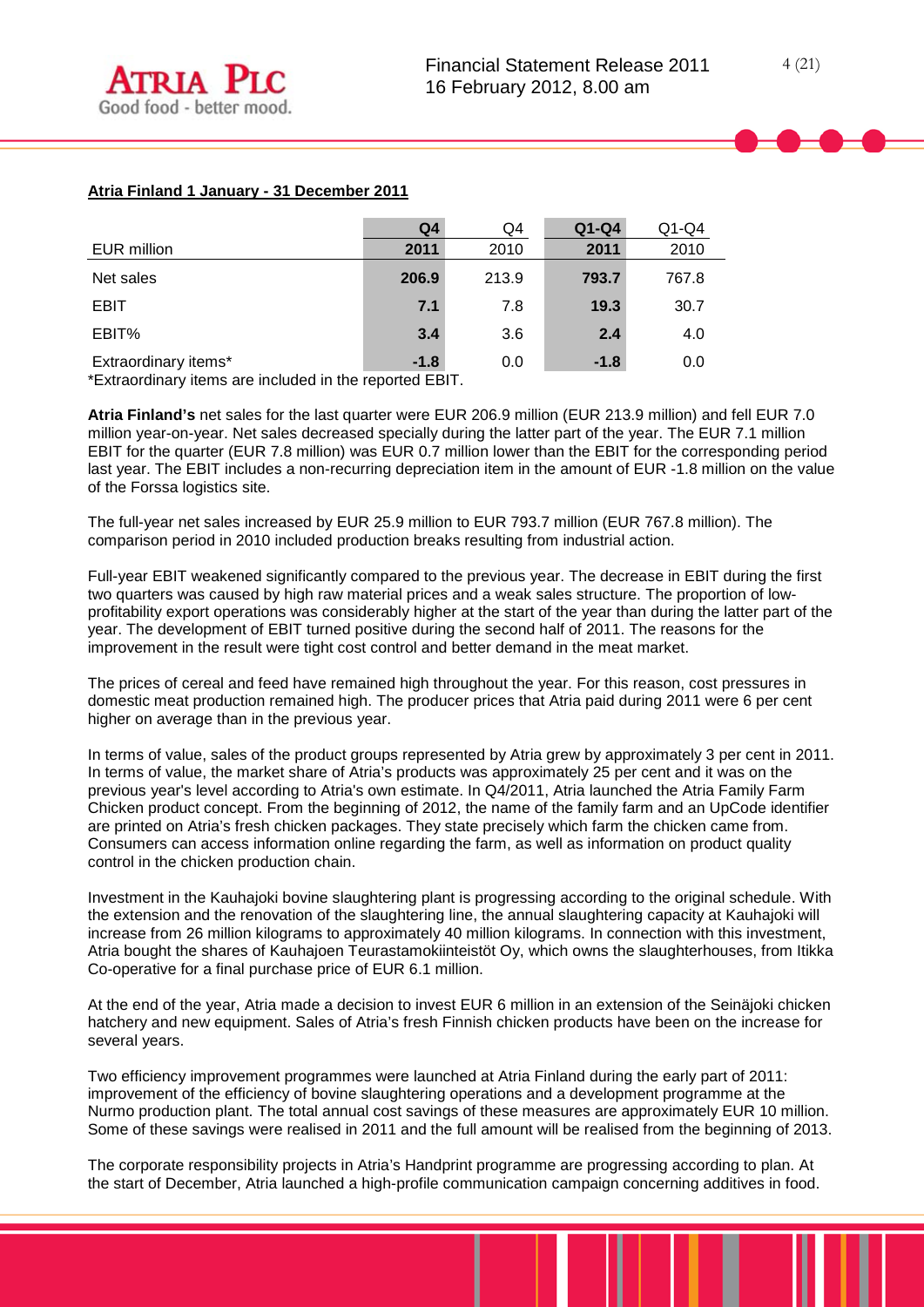The aim of the campaign is to inform consumers why and which additives are used in food, as well as to eliminate prejudices relating to additives.

# **Atria Scandinavia 1 January - 31 December 2011**

|                      | Q <sub>4</sub> | Q4   | $Q1-Q4$ | $Q1-Q4$ |
|----------------------|----------------|------|---------|---------|
| EUR million          | 2011           | 2010 | 2011    | 2010    |
| Net sales            | 97.7           | 98.0 | 374.9   | 391.6   |
| <b>EBIT</b>          | 4.2            | 5.6  | 13.8    | 13.9    |
| EBIT%                | 4.3            | 5.7  | 3.7     | 3.5     |
| Extraordinary items* | 0.7            | 0.0  | 0.7     | $-2.3$  |

\*Extraordinary items are included in the reported EBIT.

**Atria Scandinavia's** net sales of EUR 97.7 million for the last quarter were at the level of the same period last year (EUR 98.0 million). The reason for the weak development of net sales at the end of the year was low growth in the market. The EBIT of EUR 4.2 million (EUR 5.6 million) decreased EUR 1.4 million year-onyear, which was mainly due to higher prices for meat raw material. The EBIT includes a non-recurring sales profit of EUR 0.7 million following the sale of a factory in Saltsjö-Boo.

The full-year net sales declined EUR 16.7 million year-on-year. In the local currency, net sales fell by 8.4 per cent. The decline in net sales is mainly due to the discontinuation of consumer-packed meat production in summer 2010.

EBIT for 2011 was EUR 13.8 million (EUR 13.9 million). EBIT for the reference year 2010 includes EUR -2.3 million of non-recurring costs relating to the shutdown of the Årsta plant. 2011 EBIT includes a non-recurring sales profit of EUR 0.7 million following the sale of a factory in Saltsjö-Boo.

In early 2011, Atria moved its black pudding production from Saltsjö-Boo in Stockholm to its Tranås plant. The switch will create significant synergies for black pudding products produced under the Gea's brand, which holds an 80 per cent market share in Sweden.

Sales of Atria Scandinavia's own brands improved during the last quarter in 2011. The market shares of Atria's cold cuts have strengthened in both Sweden and Denmark. Christmas sales of delicatessen products increased significantly compared with the previous year.

In marketing, Atria Scandinavia followed its strategy and focused on strong proprietary brands and valueadded products. The company invested substantially in the Sibylla fast-food concept and especially in the Lönneberga brand. Atria almost doubled the number of Lönneberga-branded products to approximately 30, which reinforced its market position in important cold cuts product groups. It was also able to strengthen the no. 2 position of its 3-Stjernet brand in the Danish cold cuts market.

In the increasingly price-competitive cooking sausages segment, Atria lost some market share as it gave up product groups with low profitability.

Atria's Handprint programme focuses on three themes: quality assurance, personnel and environment. The quality assurance programme, which aims to improve product quality, has yielded results and the number of product reclamations has decreased significantly.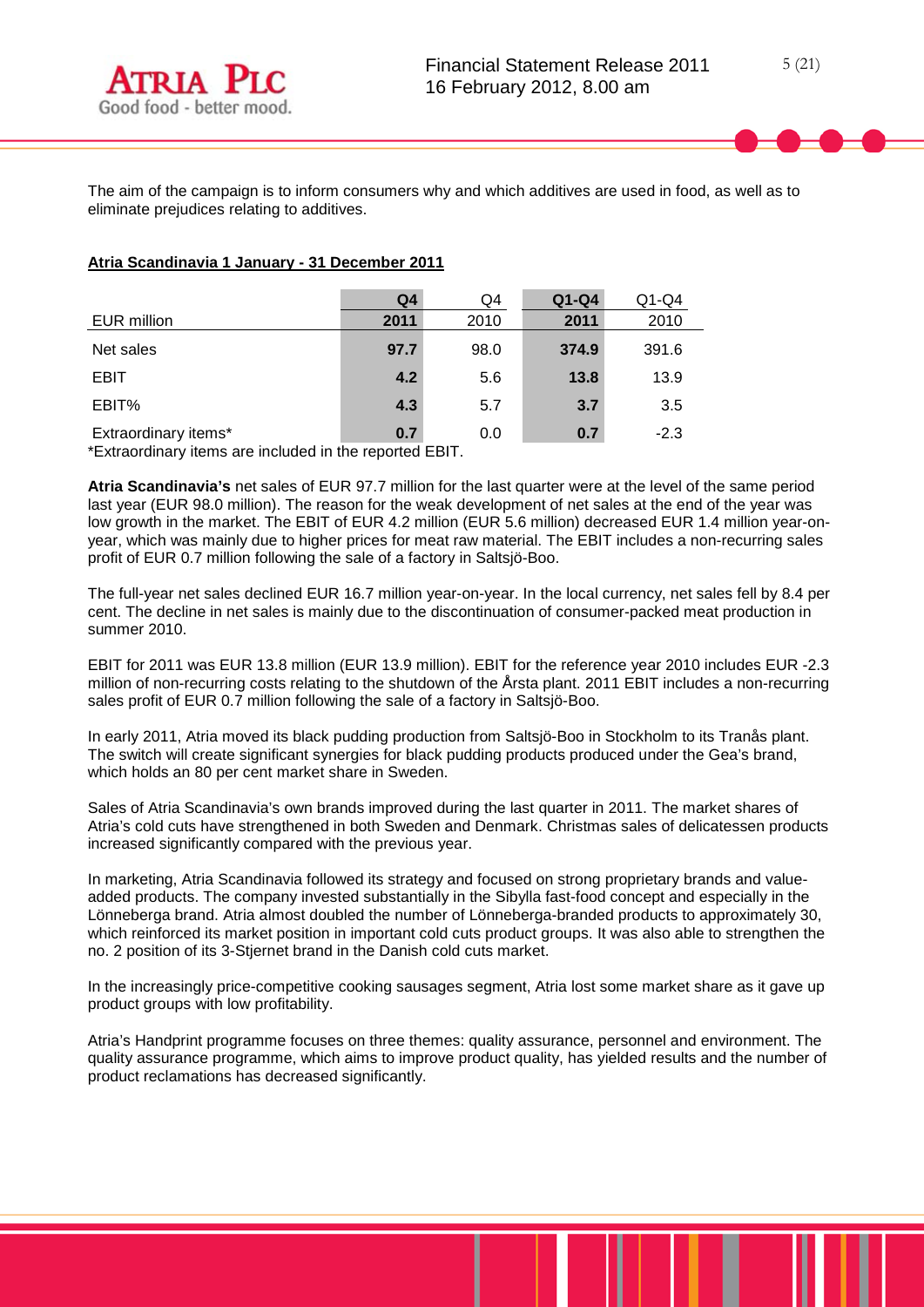# **Atria Russia 1 January - 31 December 2011**

|                      | Q4      | Q4      | $Q1-Q4$ | $Q1-Q4$ |
|----------------------|---------|---------|---------|---------|
| EUR million          | 2011    | 2010    | 2011    | 2010    |
| Net sales            | 31.1    | 32.2    | 123.0   | 129.2   |
| <b>EBIT</b>          | $-4.5$  | $-7.6$  | $-18.9$ | $-27.9$ |
| EBIT%                | $-14.3$ | $-23.6$ | $-15.4$ | $-21.6$ |
| Extraordinary items* | 0.0     | 0.0     | 0.0     | $-9.5$  |

\*Extraordinary items are included in the reported EBIT.

**Atria Russia's** net sales of EUR 31.1 million for the last quarter (EUR 32.2 million) decreased EUR 1.1 million compared to the previous year. During the period, the prices of meat raw material increased by about 10 per cent, and these cost increases could not be fully transferred to sales prices. The operating loss of EUR -4.5 million for the last quarter (EUR -7.6 million) decreased EUR 3.1 million compared to the corresponding period last year.

The full-year net sales fell by EUR 6.2 million, which was caused by sales decreasing in Moscow. In the local currency, net sales decreased by 2.9 per cent year-on-year.

2011 EBIT increased by EUR 9.0 million to EUR -18.9 million (EUR -27.9 million). EBIT for the reference period includes a total of EUR -9.5 million of non-recurring costs (goodwill impairment of EUR -10.8 million and non-recurring profits of EUR 1.3 million). Atria Russia's operating loss decreased during the last two quarters. The H1/2011 result was EUR -11.1 million (EUR -4.9 million) and the result in H2/2011 was EUR -7.8 million (EUR -23.0 million). The reasons for the performance improvement in the latter part of the year were improved cost-efficiency and streamlining of the product range.

In Atria's own estimates Russian retail trade grew in accordance with the general economic development.

According to Atria's own estimate, its market share in the St Petersburg retail trade has remained stable. With its 20 per cent market share, Atria is the clear market leader in St Petersburg. During the review period, Atria invested in the productisation of the Campomos brand. The number of products was cut down and unprofitable products were discontinued. In Moscow, Atria's market share is around 2 per cent.

The performance of the Campofarm pork farm owned by Atria was impaired by feed costs, which remained high. Pork farm projects implemented in cooperation with Dan-Invest progressed according to plan. The first pigs were slaughtered at the end of the year.

The development programme launched in 2010 to enhance production capacity and profitability was completed in accordance with the plan. Meat products are now produced at the Gorelovo and Sinyavino plants in St Petersburg. In Moscow there are pizza production and a logistics centre. The annual cost savings are estimated at EUR 7.5 million. Some of these savings were realised in the end of 2011 and the full amount will be realised from the beginning of 2013.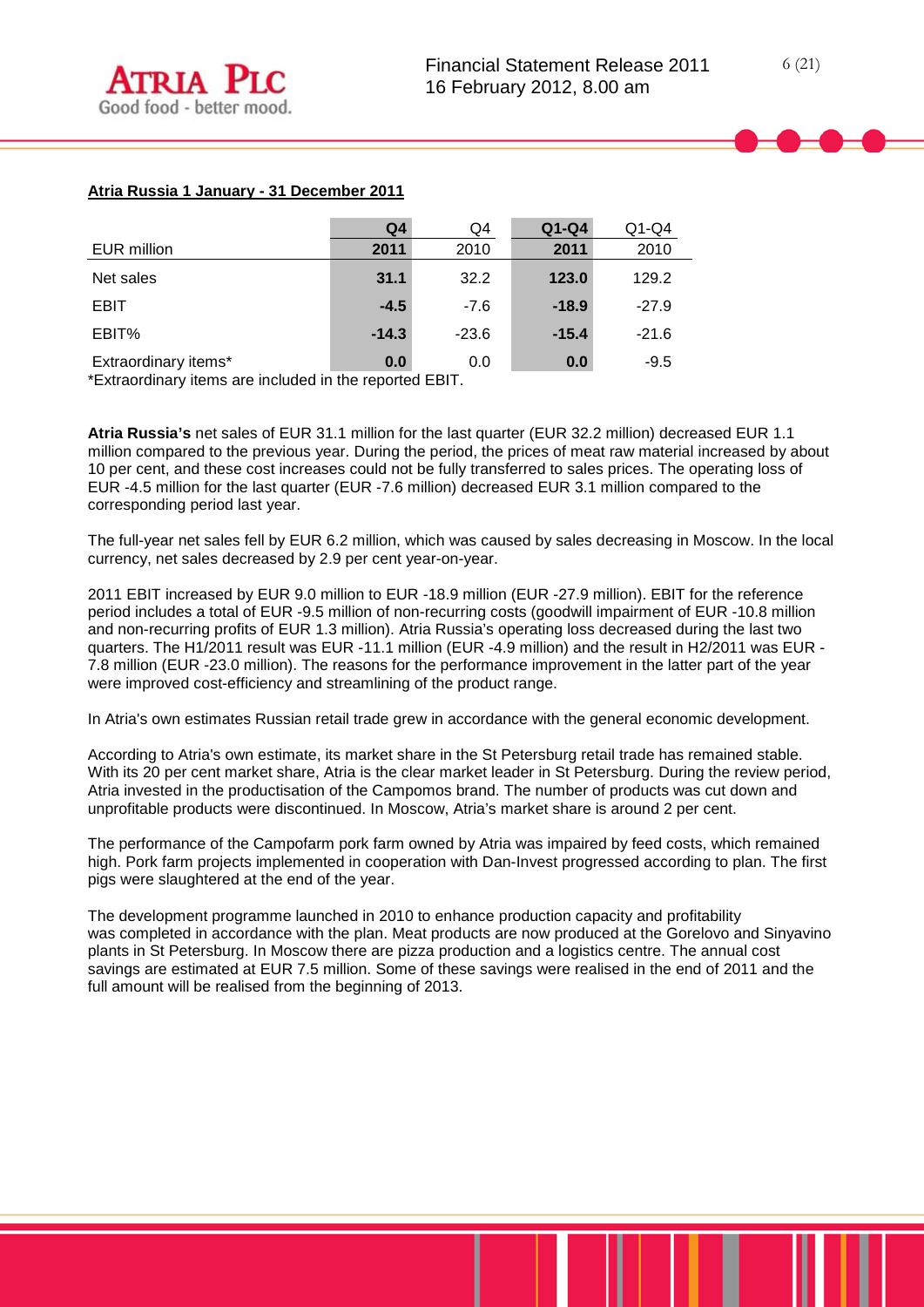# **Atria Baltic 1 January - 31 December 2011**

|                      | Q <sub>4</sub> | Q4     | $Q1-Q4$ | $Q1-Q4$ |
|----------------------|----------------|--------|---------|---------|
| EUR million          | 2011           | 2010   | 2011    | 2010    |
| Net sales            | 8.9            | 8.7    | 35.2    | 35.0    |
| <b>EBIT</b>          | $-1.7$         | $-0.7$ | $-2.2$  | $-3.7$  |
| EBIT%                | $-19.6$        | $-8.0$ | $-6.1$  | $-10.5$ |
| Extraordinary items* | $-1.2$         | 0.0    | $-0.3$  | 0.0     |

\*Extraordinary items are included in the reported EBIT.

**Atria Baltic's** net sales came to EUR 8.9 million for the last quarter (EUR 8.7 million) and it increased EUR 0.2 million year-on-year. EBIT showed a loss of EUR -1.7 million (EUR -0.7 million). The EBIT for the quarter includes a non-recurring sales loss of EUR -1.2 million following the sale of a factory in Lithuania.

Atria Baltic's 2011 net sales of EUR 35.2 million (EUR 35.0 million) improved by EUR 0.2 million. Atria Baltic's full-year EBIT improved by EUR 1.5 million to EUR -2.2 million (EUR -3.7 million). Full-year EBIT includes a total of EUR -0.3 million of non-recurring costs: a sales profit of EUR 0.9 million resulting from business restructuring and a loss resulting from the sale of a factory in Lithuania of EUR -1.2 million.

Earnings improved thanks to good cost control and a better sales structure. The performance was weighed down by primary production costs, which were higher than in the previous year.

The overall Estonian market for the product groups represented by Atria grew slightly in terms of value. Economic development in Estonia was positive in 2011. Atria estimates that its market shares in different product groups have remained stable. An extensive campaign to re-launch the Maks&Moorits brand was implemented during Q4/2011. The investment was particularly evident in improved sales of consumerpacked meat.

#### **Financing, cash flow, investments and equity ratio**

During the review period, the Group's free cash flow (operating cash flow – cash flow from investments) was EUR 9.5 million positive (EUR 4.4 million positive). Atria's interest-bearing liabilities came to EUR 409.4 million, showing a decrease of EUR 20.6 million compared to the previous year. The Group's investments during the period totalled EUR 47.0 million (EUR 46.2 million). The equity ratio was 39.5 per cent (40.2%).

At the end of the review period, the amount of undrawn committed credit facilities stood at EUR 152.5 million (EUR 125.5 million). The average maturity of loans and committed credit limits at the end of the review period was 3 years 1 month (3 years 5 months). At the end of the review period, fixed-interest debt accounted for 50.2 per cent (39.7%) of the Group's liabilities.

Atria Scandinavia concluded an agreement with Nordea Finans Sverige AB concerning the sale of trade receivables. The agreement decreased the company's trade receivables by a total of EUR 15.5 million at the end of the review period.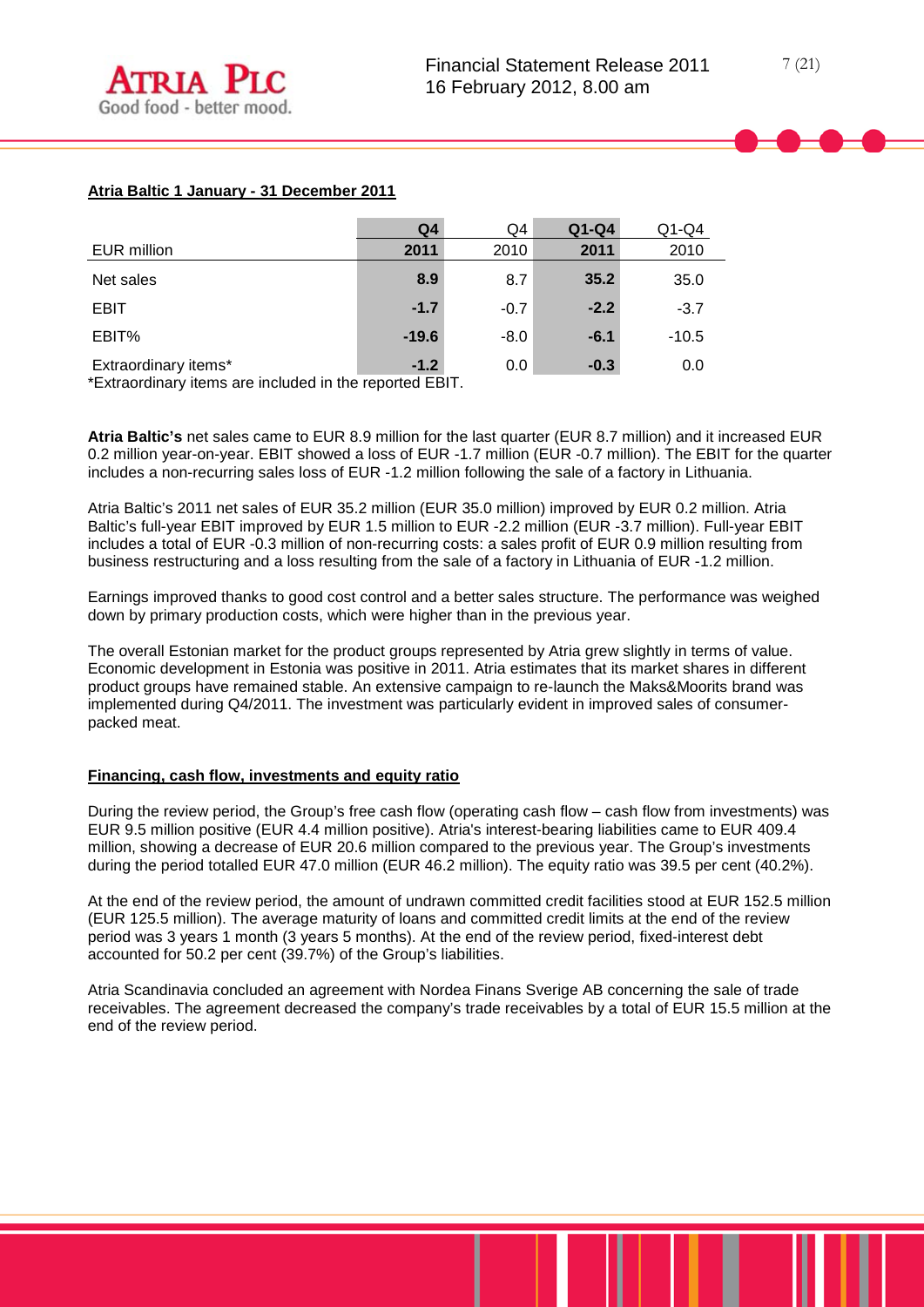

## **Events occurring after the period**

Atria Scandinavia announced its plans to launch an action plan focussing on improving profitability. The programme aims to streamline and automate the production process of ham products and the slicing of cold cuts. Negotiations with labour market organisations have begun so that the planning of the programme can be started. According to preliminary calculations, if the programme is implemented, an approximate amount of EUR 4.7 million will be invested in production equipment at the Malmö plant and the Halmstad plant will be shut down. The programme is expected to generate annual cost savings of approximately EUR 1.5 million.

Atria Plc's Board of Directors decided to terminate the share-based incentive programme for Atria Group's key personnel and to adopt a new long-term merit pay system. The share incentive system is no longer in use in 2012. It was launched in 2007 and reported in the company announcement of 28 June 2007.

Incentives from the share-based incentive programme were paid partly in series A shares and partly in cash. The cash payments covered the taxes and similar costs arising from the incentives. In total, 38,540 series A treasury shares held by the company were transferred free of charge to the company's key personnel under the incentive programme. However, no share incentives were granted based on the 2010 and 2011 results. Of the shares transferred, 4,750 have been returned to the company.

The new long-term reward programme for key personnel has three 12-month periods: 2012, 2013, and 2014. The full earning period for the programme ends on 31 December 2014. The total reward earned in an earnings period shall be determined on the basis of reaching of established targets after the end of the earning period. The plan offers key personnel an opportunity to earn cash rewards for reaching targets established for the relevant earning period. Any profit from the programme for the full earning period will be based on the group's earnings per share (EPS). Cash rewards payable under the programme throughout the course of its earning period, between 2012 and 2014, are capped at EUR 4.5 million. The new long-term reward programme covers 40 of Atria Group's key employees.

#### **Average number of personnel (FTE)**

The Group had an average of 5,467 employees (5,812) during the review period.

Personnel by business area

| $2,113$ $(2,089)^{*}$ |
|-----------------------|
| $1,153$ $(1,205)$     |
| 1,812 (2,048)         |
| 389 (470)             |
|                       |

The labour market disputes in the food industry in spring 2010 decreased Atria Finland's average number of full-time equivalent personnel.

#### **Atria Plc's administration**

Juha Gröhn was appointed CEO of Atria Plc as of 18 March 2011 after Matti Tikkakoski left the position at the beginning of March. Simultaneously, the management model and composition of Atria Plc's management group was simplified.

Kirsi Matero, Group Vice President, Human Resources and member of the management team of Atria Group, left her position to join another company in December 2011.

Atria Plc's management group consists of the following people:

- Juha Gröhn, CEO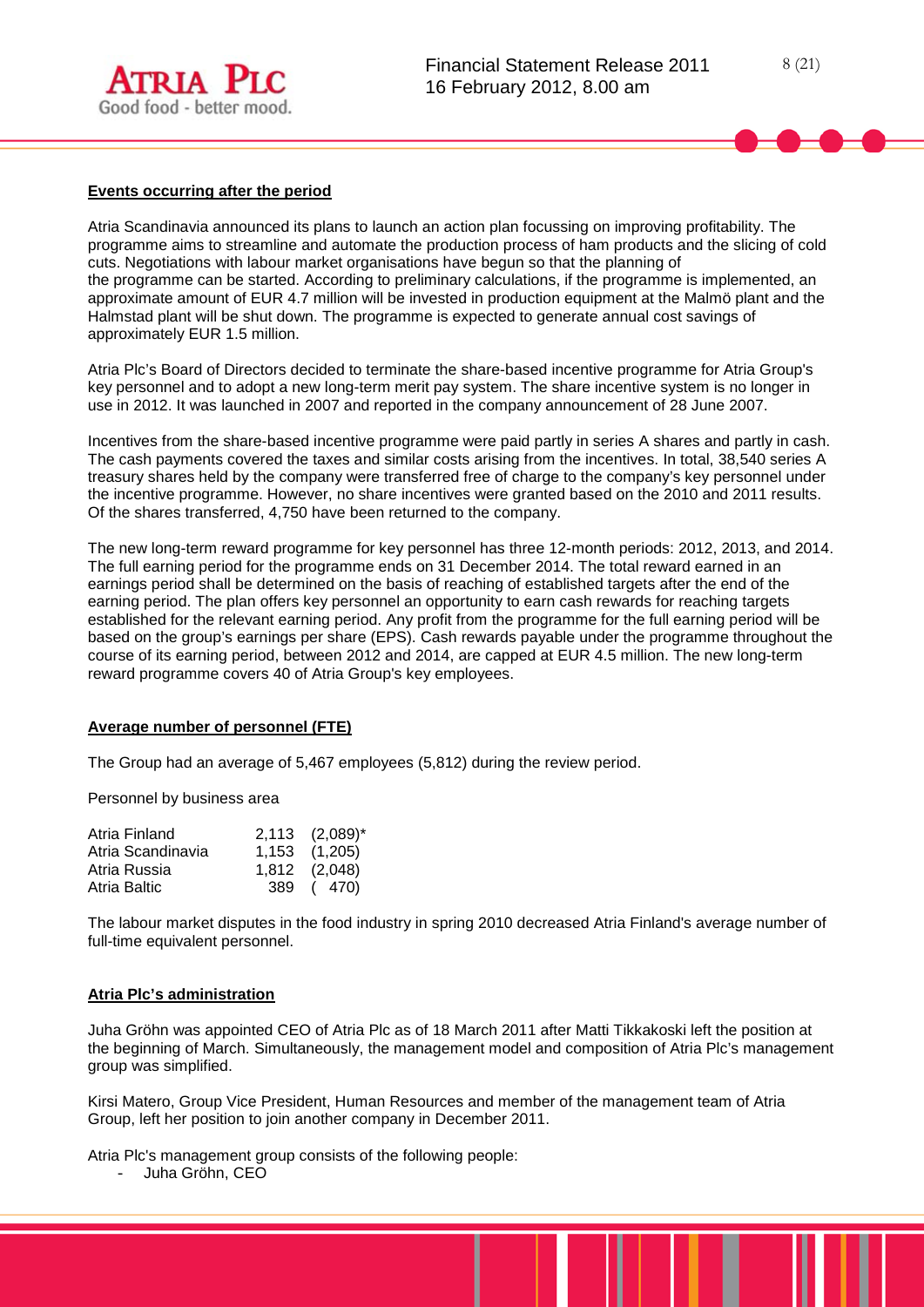

- Juha Ruohola, Deputy CEO and Group Vice President of Atria Plc
- Mika Ala-Fossi, Executive Vice President, Atria Finland
- Tomas Back, Executive Vice President, Atria Scandinavia
- Jarmo Lindholm, Executive Vice President, Atria Russia
- Rauno Väisänen, Executive Vice President, Atria Baltic
- Heikki Kyntäjä, CFO

The members of the management team report to Juha Gröhn, CEO, Atria Plc.

In its organisation meeting following the Annual General Meeting, Atria Plc's Supervisory Board re-elected retiring member Martti Selin as a member of the Board of Directors. Ari Pirkola was elected Chairman of the Supervisory Board and Seppo Paavola was elected Deputy Chairman of the Supervisory Board. The Chairman of Board of Directors, Martti Selin, and the Deputy Chairman, Timo Komulainen, were reappointed.

The Atria Plc Board of Directors now has the following membership: Chairman of the Board Martti Selin; Deputy Chairman Timo Komulainen; members Tuomo Heikkilä, Esa Kaarto, Maisa Romanainen and Harri Sivula.

#### **Short-term business risks**

The profitability of Atria's business is greatly affected by the global-level risk associated with changes in the availability and market price of meat raw material. Price risk in cereals is also connected to Atria's own primary production. Atria aims to protect itself against unfavourable fluctuations in production costs by adjusting production where necessary. Atria also tries to anticipate changes through the pricing of end products. The Group applies a uniform currency risk policy to hedge against currency risks relating to raw material procurement. The Group makes active use of currency derivatives, particularly in order to hedge foreign-currency-denominated material purchases in Sweden against currency risks.

In Atria Russia's operations, changing restrictions and meat import duties, as well as other authority regulations, constitute a special characteristic of the market. Atria aims to secure the availability and quality of locally produced pork by investing in pork production in Russia. As the availability of raw material improves, Atria will increasingly buy Russian meat raw material instead of using imported meat.

Being a food manufacturing company, it is of primary importance for Atria to ensure that it uses safe, high quality raw materials and products throughout the production chain. Atria has modern methods in place for ensuring the safety of production processes and for eliminating various microbiological, chemical and physical hazards. An animal disease discovered at a critical point in Atria's production chain could interrupt production in the unit concerned and disturb the entire chain's operations. Through internal monitoring involving multiple stages, Atria aims to detect potential hazards as early as possible.

A more detailed description of business risks is provided in the Annual Report.

#### **Outlook for the future**

Atria estimates that uncertainty in the global economy will continue in 2012. Also in Atria's business areas economic growth and development of markets are subject to uncertainty.

Possibly weakening purchasing power has less impact on the food sector than on the purchases of consumer durables.

The demand of meat market improved during the latter part of 2011. At the moment, the balance of demand and supply is clearly better than a year ago. Frozen stocks are small. As a user of Finnish raw material, Atria Finland benefits from this market situation. In Atria's other business areas, where raw materials are acquired quickly on fluctuating global markets, a rise in raw material costs may cause problems.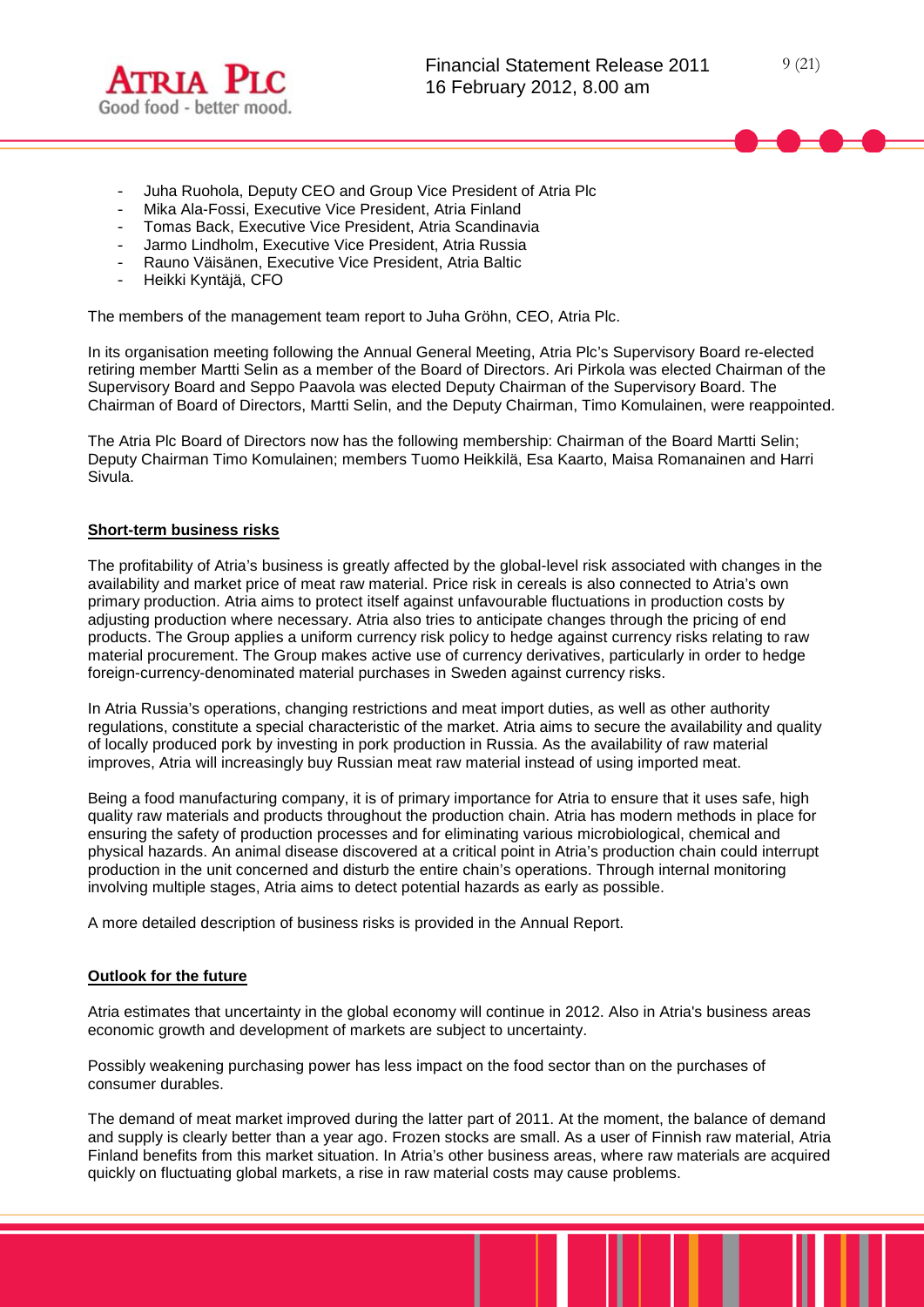

Approximately EUR 10 million of the cost savings from the previously launched efficiency programmes will be realised during 2012.

During 2011 Atria has made significant new product launches that are expected to have positive impact on sales and profit in all market areas.

The Group's EBIT was EUR 8.0 million in 2011. EBIT is expected to be essentially higher in 2012, as result improvement will focus on the latter part of the year. Some growth in net sales is expected for 2012.

#### **Notification of change in shareholding under the Finnish Securities Markets Act on 24 May 2011**

Atria Plc received a notification from ODIN Forvaltning AS on a change in the company's holding. With a share transaction concluded on 24 May 2011, ODIN Forvaltning AS's combined holding in Atria Group Plc fell below the 5 per cent limit. According to the notification from ODIN Forvaltning AS, the shareholdings in the company are the following:

ODIN Forvaltning AS's holding in total:

- Number of Atria's series A shares held: 1,119,206
- Ownership share: 3.96% of the share capital and 1.01% of the voting rights

Full name and business ID of the shareholders: ODIN Forvaltning AS, business ID 957486657

Atria Plc's share capital consists of a total of 28,267,728 shares, 19,063,747 of which are series A shares and 9,203,981 of which are series KII shares. Each series A share carries one (1) vote and each series KII share carries ten (10) votes. Therefore, Atria Plc's shares carry a total of 111,103,557 votes.

# **Decisions made at the Annual General Meeting**

The AGM approved the financial statements and the consolidated financial statements for 2010 and discharged the members of the Supervisory Board and the Board of Directors as well as the President and CEO from liability for 2010.

The AGM approved a dividend of EUR 0.25 to be paid for each share for the financial year 2010. Dividends were paid to shareholders who were entered on the record date for the payment of dividends in the Company's shareholder register kept by Euroclear Finland Oy. The record date for the payment of dividends was 4 May 2011 and the date of payment was 11 May 2011.

PricewaterhouseCoopers Oy, a firm of Chartered Public Accountants, was elected as the company's auditor until the closing of the next AGM. According to the firm, the auditor with principal responsibility shall be Authorised Public Accountant Juha Wahlroos.

The AGM decided that the composition of the Supervisory Board would be as follows:

| Term ends |
|-----------|
| 2012      |
| 2013      |
| 2013      |
| 2012      |
| 2013      |
| 2012      |
| 2014      |
| 2014      |
|           |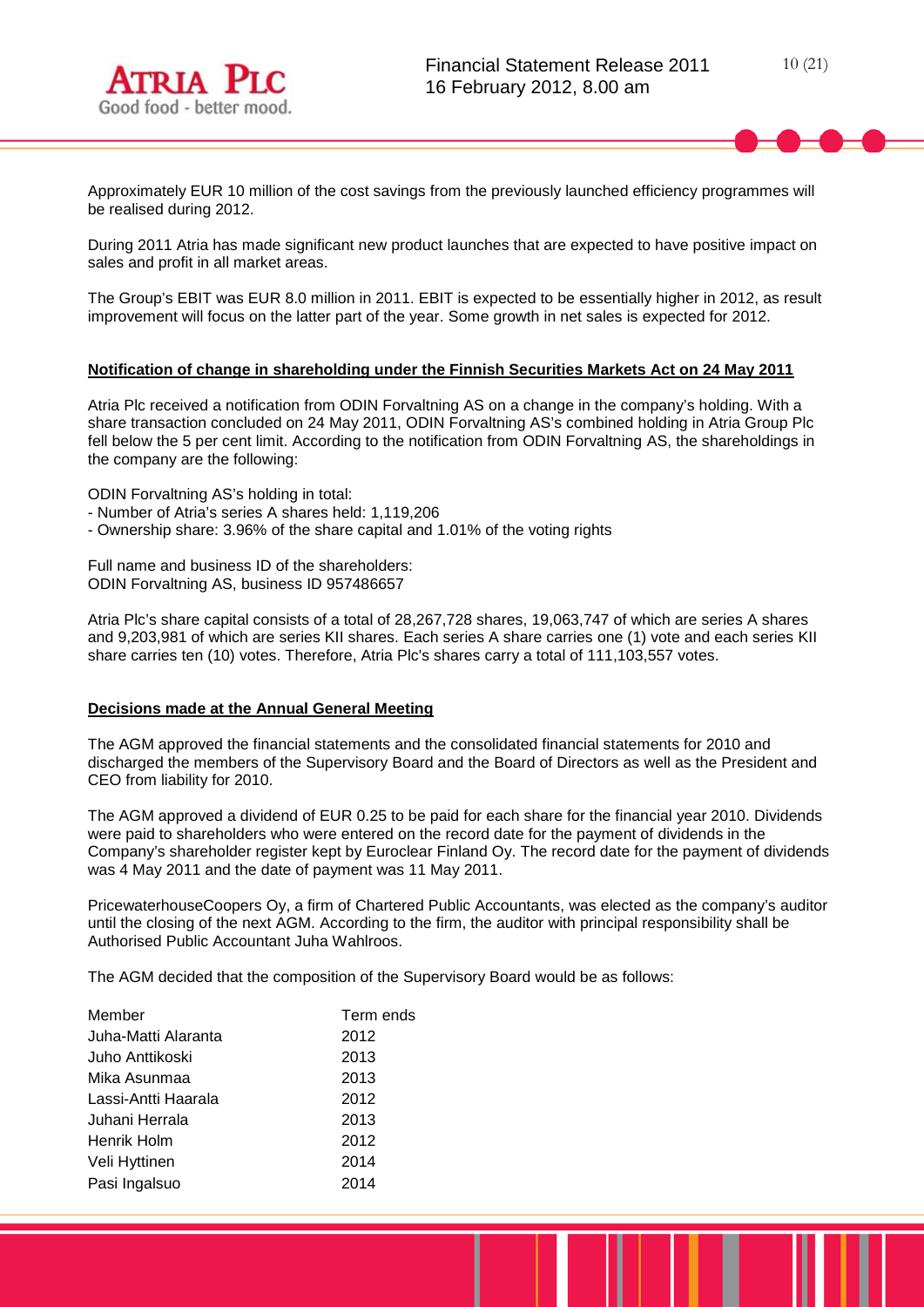

| Juha Kiviniemi  | 2014 |
|-----------------|------|
| Teuvo Mutanen   | 2014 |
| Mika Niku       | 2012 |
| Seppo Paavola   | 2012 |
| Heikki Panula   | 2013 |
| Pekka Parikka   | 2014 |
| Juha Partanen   | 2013 |
| Ari Pirkola     | 2013 |
| Juho Tervonen   | 2012 |
| Tomi Toivanen   | 2012 |
| Timo Tuhkasaari | 2014 |

A total of 19 members.

The AGM decided that the meeting fees for the members of the Supervisory Board will remain unchanged. The fees are EUR 250 per meeting, the compensation for loss of working time is EUR 250 per meeting and proceeding day, the fee payable to the Chairman of the Supervisory Board is EUR 3,000 per month and the fee payable to the Deputy Chairman is EUR 1,500 per month.

# **Valid authorisations and authorisation to grant special rights and purchase of treasury shares**

The Annual General Meeting authorised the Board of Directors to decide, on one or several occasions, to issue a maximum of 12,800,000 new series A shares or to issue any series A shares held by the company through a share issue and/or by granting option rights or other special rights entitling holders to shares as referred to in Chapter 10, section 1 of the Limited Liability Companies Act – Finland. The authorisation is intended to be used for the financing or execution of any acquisitions or other arrangements or investments relating to the company's business, for the implementation of the company's incentive programme or for other purposes subject to the Board's decision.

The Board is also authorised to decide on all terms and conditions of the share issue and of the granting of special rights as referred to in Chapter 10, Section 1 of the Companies Act. The authorisation thus includes the right to also issue shares in deviation from the proportion of the shares held by the shareholders under the conditions provided by law, the right to issue shares against or without payment and the right to decide on a share issue to the company itself without payment – subject to the provisions of the Companies Act regarding the maximum number of treasury shares to be held by a company.

The authorisation shall supersede the share issue authorisation granted to the Board of Directors by the Annual General Meeting on 29 April 2010, and be valid until the closing of the next Annual General Meeting or until 30 June 2012, whichever is first.

The Annual General Meeting authorised the Board of Directors to decide, on one or several occasions, to acquire a maximum of 2,800,000 of the Company's own series A shares with funds belonging to the Company's unrestricted equity, subject to the provisions of the Limited Liability Companies Act regarding the maximum number of treasury shares to be held by a company. The Company's own series A shares may be acquired for use as consideration in any acquisitions or other arrangements relating to the Company's business, to finance investments, as part of the Company's incentive scheme, to develop the Company's capital structure, to be otherwise further transferred, to be retained by the Company or to be cancelled.

The shares shall be acquired in a proportion other than that of the shareholders' current shareholdings in the Company in public trading arranged by NASDAQ OMX Helsinki Ltd at the trading market price at the moment of acquisition.

The shares shall be acquired and paid for in accordance with the rules of NASDAQ OMX Helsinki Ltd and Euroclear Finland Oy.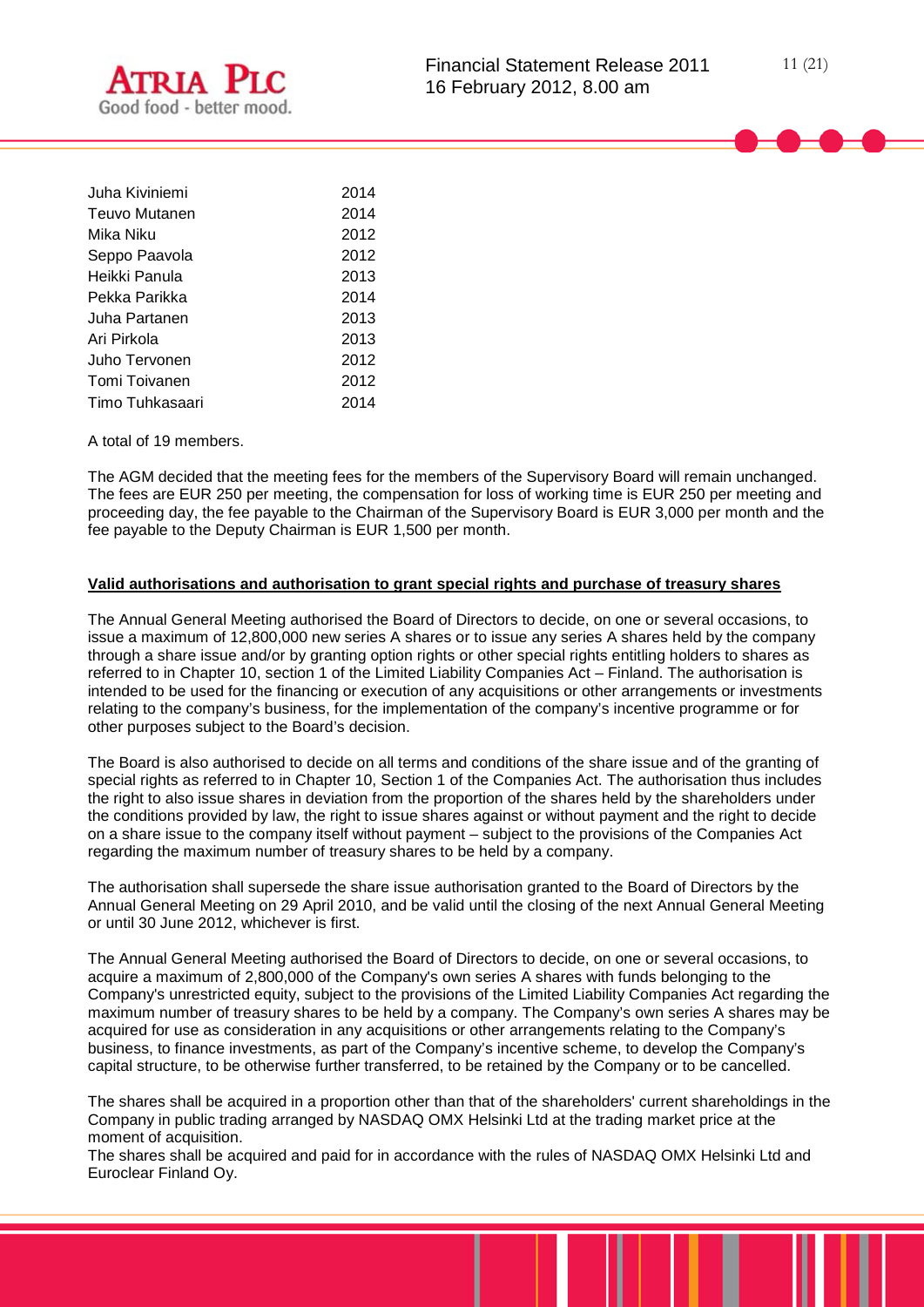

The Board of Directors was authorised to decide on the acquisition of the company's own shares in all other respects. The authorisation shall supersede the authorisation granted by the Annual General Meeting on 29 April 2010 to the Board of Directors to decide on the acquisition of the company's own shares and be valid until the closing of the next Annual General Meeting or until 30 June 2012, whichever is first.

## **Largest shareholders on 31 December 2011**

Major shareholders in terms of number of shares, 31 December 2011.

|                                          | KII         | A         | Total     | %     |
|------------------------------------------|-------------|-----------|-----------|-------|
| Itikka Co-operative                      | 4 914 281   | 3 537 652 | 8 451 933 | 29.90 |
| Lihakunta                                | 4 0 20 20 0 | 3 838 797 | 7858997   | 27.80 |
| Varma Mutual Pension Insurance Company   |             | 767 411   | 767 411   | 2.71  |
| Pohjanmaan Liha Co-operative             | 269 500     | 480 038   | 749 538   | 2.65  |
| Mandatum Life Insurance Company Limited  |             | 690 858   | 690 858   | 2.44  |
| Public pension insurance company Veritas |             | 401 500   | 401 500   | 1.42  |
| Skandinaviska Enskilda Banken AB         |             | 317 906   | 317 906   | 1.12  |
| Reima Kuisla                             |             | 300 000   | 300 000   | 1.06  |
| Nordea Bank Finland Plc                  |             | 287 309   | 287 309   | 1.51  |
| Investment Fund Nordea Pro Suomi         |             | 254 917   | 254 917   | 0.90  |

Largest shareholders in terms of voting rights, 31 December 2011.

|                                          | KII        | Α         | Total      | %     |
|------------------------------------------|------------|-----------|------------|-------|
| Itikka Co-operative                      | 49 142 810 | 3 537 652 | 52 680 462 | 47.42 |
| Lihakunta                                | 40 202 000 | 3 838 797 | 44 040 797 | 39.64 |
| Pohjanmaan Liha Co-operative             | 2 695 000  | 480 038   | 3 175 038  | 2.86  |
| Varma Mutual Pension Insurance Company   |            | 767 411   | 767 411    | 0.69  |
| Mandatum Life Insurance Company Limited  |            | 690 858   | 690 858    | 0.62  |
| Public pension insurance company Veritas |            | 401 500   | 401 500    | 0.36  |
| Skandinaviska Enskilda Banken AB         |            | 317 906   | 317 906    | 0.29  |
| Reima Kuisla                             |            | 300 000   | 300 000    | 0.27  |
| Nordea Bank Finland Plc                  |            | 287 309   | 287 309    | 0.26  |
| Investment Fund Nordea Pro Suomi         |            | 254 917   | 254 917    | 0.23  |

# **Corporate governance principles**

Atria's corporate governance principles and deviations from the Finnish Corporate Governance Code are published on the Company's website at www.atriagroup.com.

## **Dividend proposal**

The Board of Directors proposes that a dividend of EUR 0.20 be paid for each share for the financial year 2011.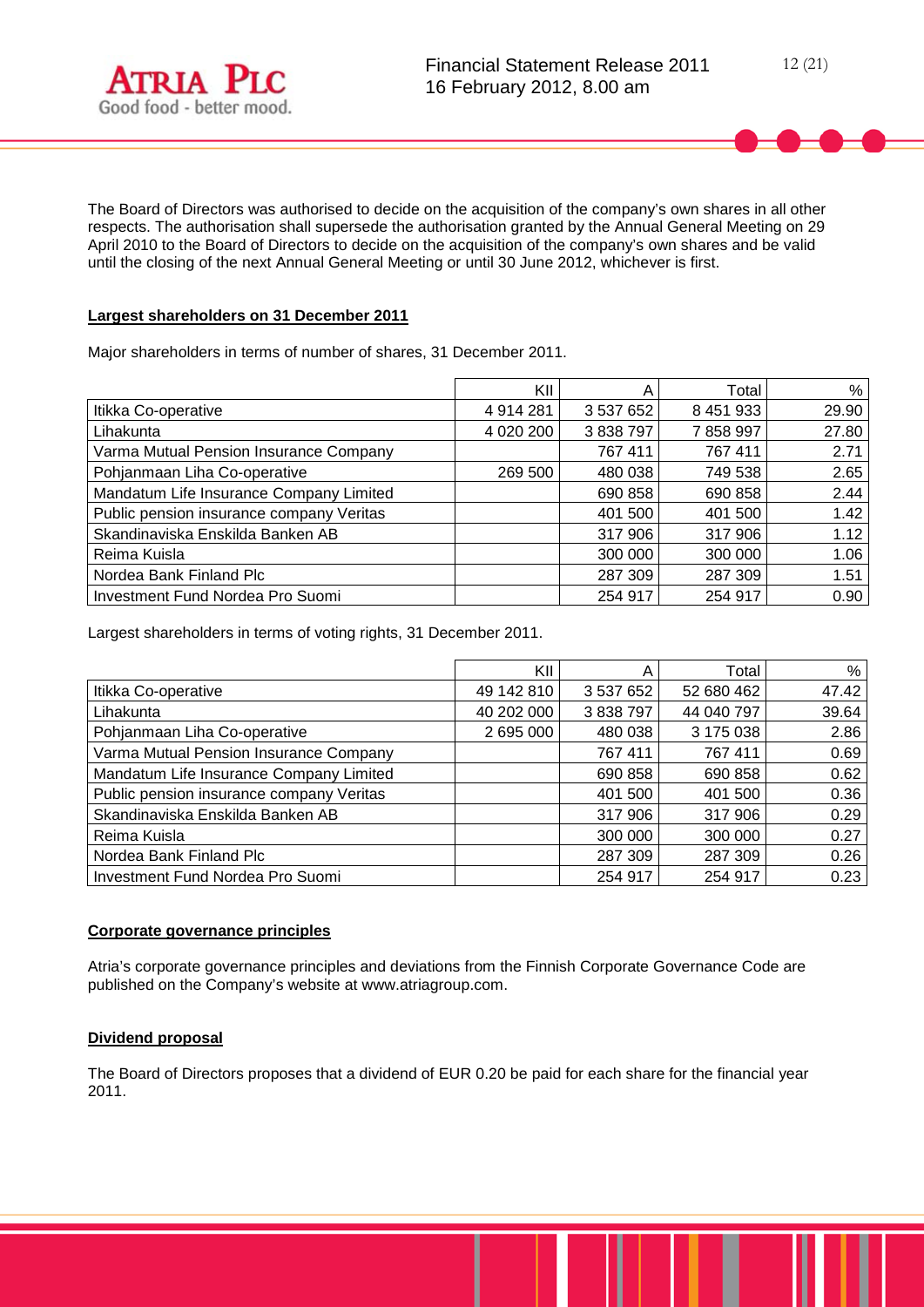

### **Annual General Meeting, 3 May 2012**

Atria Plc invites its shareholders to the next Annual General Meeting, which will be held on Thursday, 3 May 2012 in Helsinki at Finlandia Hall.

The agenda includes matters that are to be handled by the Annual General Meeting in accordance with Article 16 of the Articles of Association.

## **Restrictions on trading by insiders**

The Company's insiders may not trade company shares during a period of 14 days before the publication of the Company's interim reports and financial statement release ("closed window").

#### **Financial calendar 2012**

Atria Group Plc will publish three interim reports in 2012:

- Interim report January to March on 3 May 2012 at approximately 08:00
- Interim report January to June on 26 July 2012 at approximately 08:00
- Interim report January to September on 1 November 2012 at approximately 08:00

Company announcements are published in Finnish and English. The interim reports may also be viewed on the company's website at www.atriagroup.com immediately after their release.

#### **Silent period**

Atria Group's investor relations department applies a silent period, which means that Atria does not give any statements about its financial situation, three weeks prior to the publication of interim reports and financial statements.

#### **Accounting principles**

This financial statement release was prepared in accordance with the IAS 34 Interim Financial Reporting standard. Atria has applied the same principles in preparing this financial statement release as it did in preparing the 2010 annual financial statements. However, as of 1 January 2011, the Group has adopted new or revised standards and IFRIC interpretations published by the IASB, included in the accounting principles of the annual financial statements of 2010: these new or revised standards or interpretations did not have any impact on the figures presented for the review period. In addition, as of the financial statement 2011, the Group has treated some of the Swedish pension arrangements as defined benefit plans.

The principles and formulae for the calculation of key indicators have not changed, and they are presented in the 2010 annual financial statements. The figures given in the interim report are presented in units of 1,000,000 euros, so the combined total of individual figures may differ from the total sum presented.

The figures given in this financial statement release are unaudited.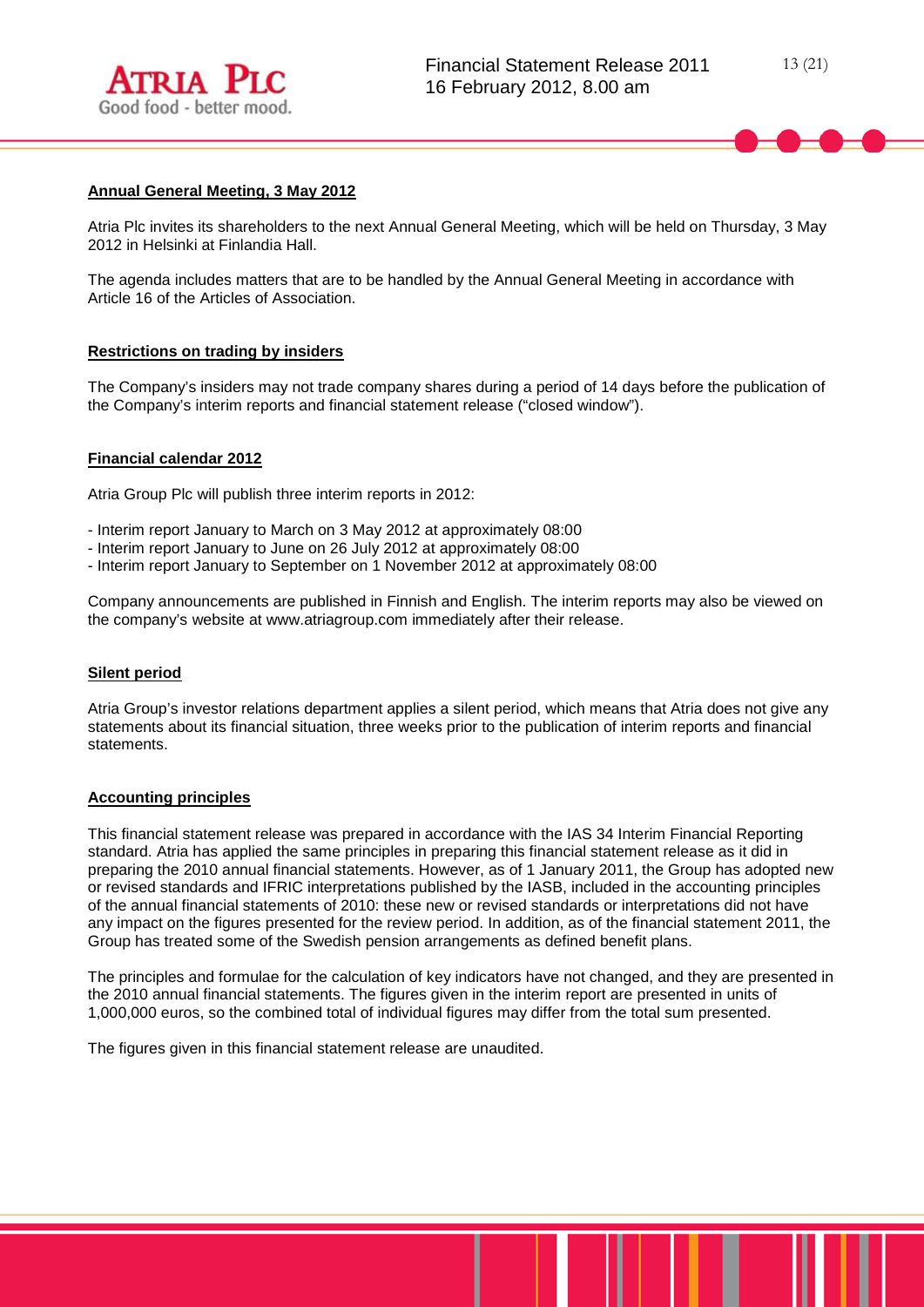

## **FINANCIAL INDICATORS mill. EUR**

|                                   | 31.12.11 | 31.12.10 | 31.12.09 | 31.12.08 | 31.12.07 |
|-----------------------------------|----------|----------|----------|----------|----------|
| Net sales                         | 1 301.9  | 1 300.9  | 1 316.0  | 1 356.9  | 1 272.2  |
| <b>EBIT</b>                       | 8.0      | 9.8      | 27.5     | 38.4     | 94.5     |
| % of net sales                    | 0.6      | 0.8      | 2.1      | 2.8      | 7.4      |
| Financial income and expenses     | $-14.1$  | $-11.1$  | $-12.4$  | $-22.3$  | $-14.3$  |
| % of net sales                    | 1.1      | 0.9      | 0.9      | 1.6      | 1.1      |
| Profit before tax                 | $-4.7$   | 0.3      | 16.5     | 16.7     | 80.6     |
| % of net sales                    | $-0.4$   | 0.0      | 1.3      | 1.2      | 6.3      |
| Return of equity (ROE), %         | $-1.5$   | $-1.0$   | 1.7      | 2.5      | 17.2     |
| Return of investment (ROI), %     | 1.7      | 1.9      | 4.7      | 5.3      | 15.2     |
| Equity ratio, %                   | 39.5     | 40.2     | 39.7     | 38.4     | 47.6     |
| Interest-bearing liabilities      | 409.4    | 429.9    | 425.8    | 448.4    | 321.9    |
| Gearing, %                        | 97.1     | 96.4     | 97.5     | 103.1    | 67.6     |
| Net gearing, %                    | 95.5     | 92.2     | 89.4     | 94.6     | 60.1     |
| Gross investments in fixed assets | 47.0     | 46.2     | 33.0     | 152.6    | 284.1    |
| % of net sales                    | 3.6      | 3.5      | 2.5      | 11.2     | 22.3     |
| Average FTE                       | 5467     | 5812     | 6 2 1 4  | 6 1 3 5  | 5947     |
| R&D costs                         | 11.9     | 10.3     | 9.4      | 9.9      | 8.4      |
| % of net sales *                  | 0.9      | 0.8      | 0.7      | 0.7      | 0.7      |
| Volume of orders **               |          |          |          |          |          |

\* *Booked in total as expenditure for the financial year*

\*\* *Not a significant indicator, as orders are generally delivered on the day following the order being placed*

# **SHARE-ISSUE ADJUSTED PER-SHARE INDICATORS**

|                                               | 31.12.11 | 31.12.10 | 31.12.09 | 31.12.08 | 31.12.07 |
|-----------------------------------------------|----------|----------|----------|----------|----------|
| Earnings per share (EPS) EUR                  | $-0.24$  | $-0.18$  | 0.25     | 0.42     | 2.56     |
| Shareholders' equity per share EUR            | 14.81    | 15.68    | 15.39    | 15.34    | 16.77    |
| Dividend/share EUR*                           | 0.20     | 0.25     | 0.25     | 0.20     | 0.70     |
| Dividend/profit, %*                           | $-84.5$  | $-138.9$ | 99.5     | 48.1     | 27.4     |
| Effective dividend yield *                    | 3.4      | 2.8      | 2.3      | 1.7      | 4.0      |
| Price/earnings (P/E)                          | $-25.1$  | $-50.0$  | 44.0     | 27.9     | 6.8      |
| Market capitalisation                         | 168.2    | 254.4    | 312.6    | 327.9    | 490.4    |
| Share turnover/1 000 shares, A                | 5 0 9 4  | 9702     | 7 3 8 9  | 4 0 7 7  | 7933     |
| Share turnover %, A                           | 26.7     | 50.9     | 38.8     | 21.4     | 41.6     |
| Number of shares, million, total              | 28.3     | 28.3     | 28.3     | 28.3     | 28.3     |
| Number of shares, A                           | 19.1     | 19.1     | 19.1     | 19.1     | 19.1     |
| Number of shares, KII                         | 9.2      | 9.2      | 9.2      | 9.2      | 9.2      |
| Share issue-adjusted average number of shares | 28.3     | 28.3     | 28.3     | 28.3     | 26.1     |
| Share issue-adjusted number of shares on 31   |          |          |          |          |          |
| December                                      | 28.3     | 28.3     | 28.3     | 28.3     | 28.3     |
| * Proposal of the Board of Directors          |          |          |          |          |          |
| <b>SHARE PRISE DEVELOPMENT</b>                |          |          |          |          |          |
| Lowest of period, A                           | 4.99     | 8.74     | 6.50     | 10.51    | 16.90    |
| Highest of period, A                          | 9.15     | 13.48    | 13.00    | 18.29    | 28.77    |
| At end of period A                            | 5.95     | 9.00     | 11.06    | 11.60    | 17.35    |
| Average price for period A                    | 7.21     | 10.93    | 10.76    | 14.04    | 22.18    |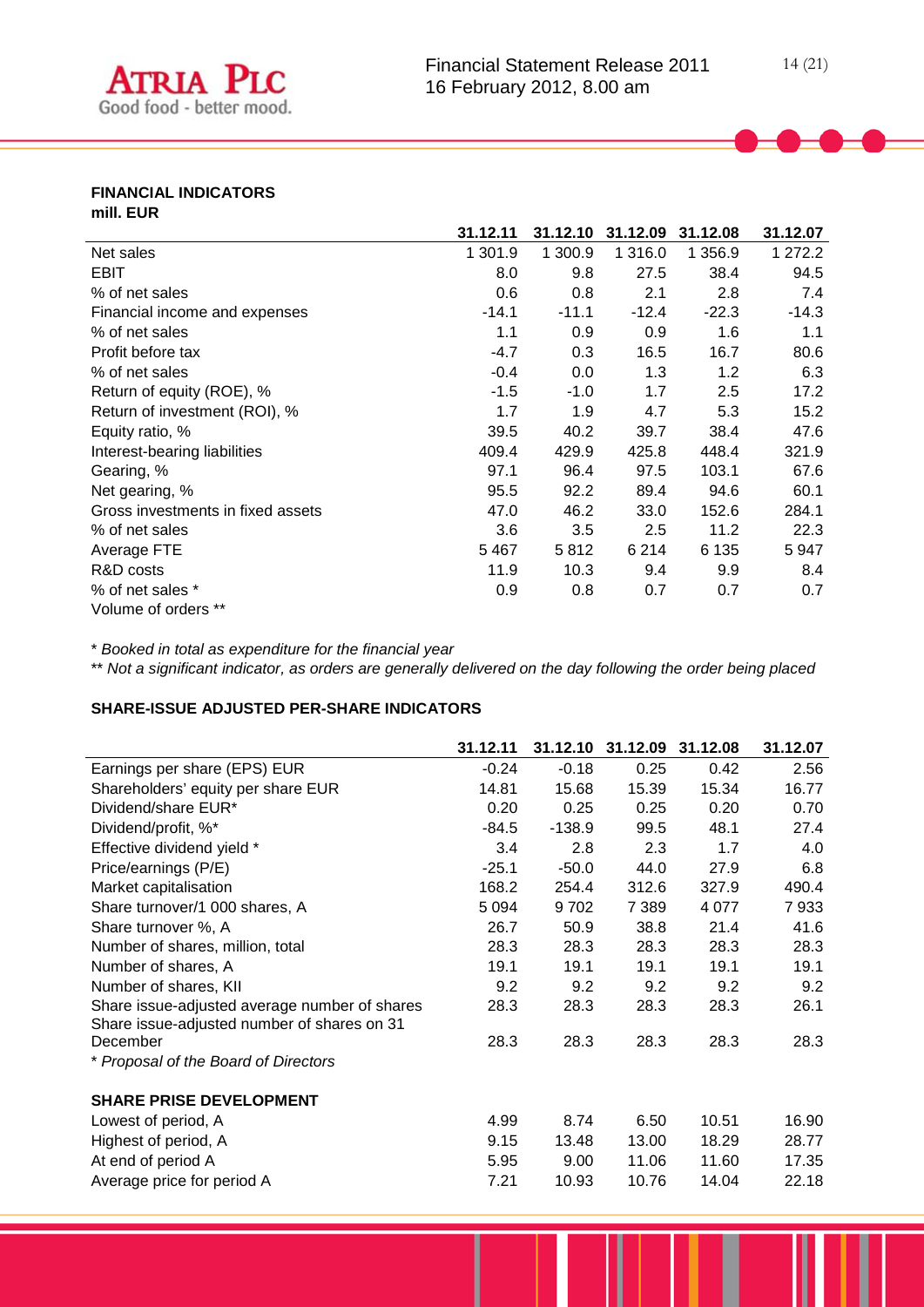# **ATRIA GROUP**

# **CONSOLIDATED INCOME STATEMENT**

| <b>EUR million</b>                        | 10-12/11 | 10-12/10 | $1 - 12/11$ | $1 - 12/10$ |
|-------------------------------------------|----------|----------|-------------|-------------|
| <b>Net sales</b>                          | 338.7    | 346.7    | 1 301.9     | 1 300.9     |
| Cost of goods sold                        | $-300.6$ | $-308.3$ | $-1162.7$   | $-1$ 149.1  |
| <b>Gross profit</b>                       | 38.2     | 38.4     | 139.2       | 151.8       |
| Sales and marketing costs                 | $-23.5$  | $-22.7$  | $-90.5$     | $-84.5$     |
| <b>Administration costs</b>               | $-10.0$  | $-11.6$  | $-42.4$     | $-47.3$     |
| Other operating income                    | 3.5      | 1.4      | 8.4         | 7.7         |
| Other operating expenses                  | $-4.0$   | $-1.1$   | $-6.8$      | $-17.9$     |
| <b>EBIT</b>                               | 4.1      | 4.4      | 8.0         | 9.8         |
|                                           |          |          |             |             |
| Finance income and costs                  | $-3.8$   | $-3.2$   | $-14.1$     | $-11.1$     |
| Income from joint-ventures and associates | 0.5      | 0.3      | 1.4         | 1.7         |
| <b>Profit before tax</b>                  | 0.8      | 1.5      | $-4.7$      | 0.3         |
| Income taxes                              | $-1.5$   | $-1.4$   | $-1.9$      | $-4.5$      |
| Profit for the period                     | $-0.7$   | 0.1      | $-6.6$      | $-4.2$      |
| Profit attributable to:                   |          |          |             |             |
| Owners of the parent                      | $-0.7$   | 0.3      | $-6.7$      | $-5.1$      |
| Non-controlling interests                 | 0.0      | $-0.2$   | 0.0         | 0.8         |
| Total                                     | $-0.6$   | 0.1      | $-6.6$      | $-4.2$      |
| Basic earnings/share, EUR                 | $-0.02$  | 0.01     | $-0.24$     | $-0.18$     |
| Diluted earnings/share, EUR               | $-0.02$  | 0.01     | $-0.24$     | $-0.18$     |

# **CONSOLIDATED STATEMENT OF COMPREHENSIVE INCOME**

| <b>EUR million</b>                          | 10-12/11 | 10-12/10 | $1 - 12/11$ | $1 - 12/10$ |
|---------------------------------------------|----------|----------|-------------|-------------|
| Profit for the period                       | $-0.7$   | 0.1      | $-6.6$      | $-4.2$      |
| Other comprehensive income after tax:       |          |          |             |             |
| Cash flow hedging                           | $-2.2$   | 2.7      | $-6.2$      | 3.2         |
| Net investment hedging                      |          | 0.3      |             | 0.3         |
| Actuarial loss on post employment           |          |          |             |             |
| benefit obligations                         | $-1.6$   |          | $-1.6$      |             |
| <b>Translation differences</b>              | 6.8      | 4.3      | $-2.9$      | 16.9        |
| Total comprehensive income for the period   | 2.3      | 7.4      | $-17.3$     | 16.2        |
| Total comprehensive income attributable to: |          |          |             |             |
| Owners of the parent                        | 2.3      | 7.7      | $-17.3$     | 15.1        |
| Non-controlling interests                   | 0.0      | $-0.3$   | 0.1         | 1.1         |
| Total                                       | 2.3      | 7.4      | $-17.3$     | 16.2        |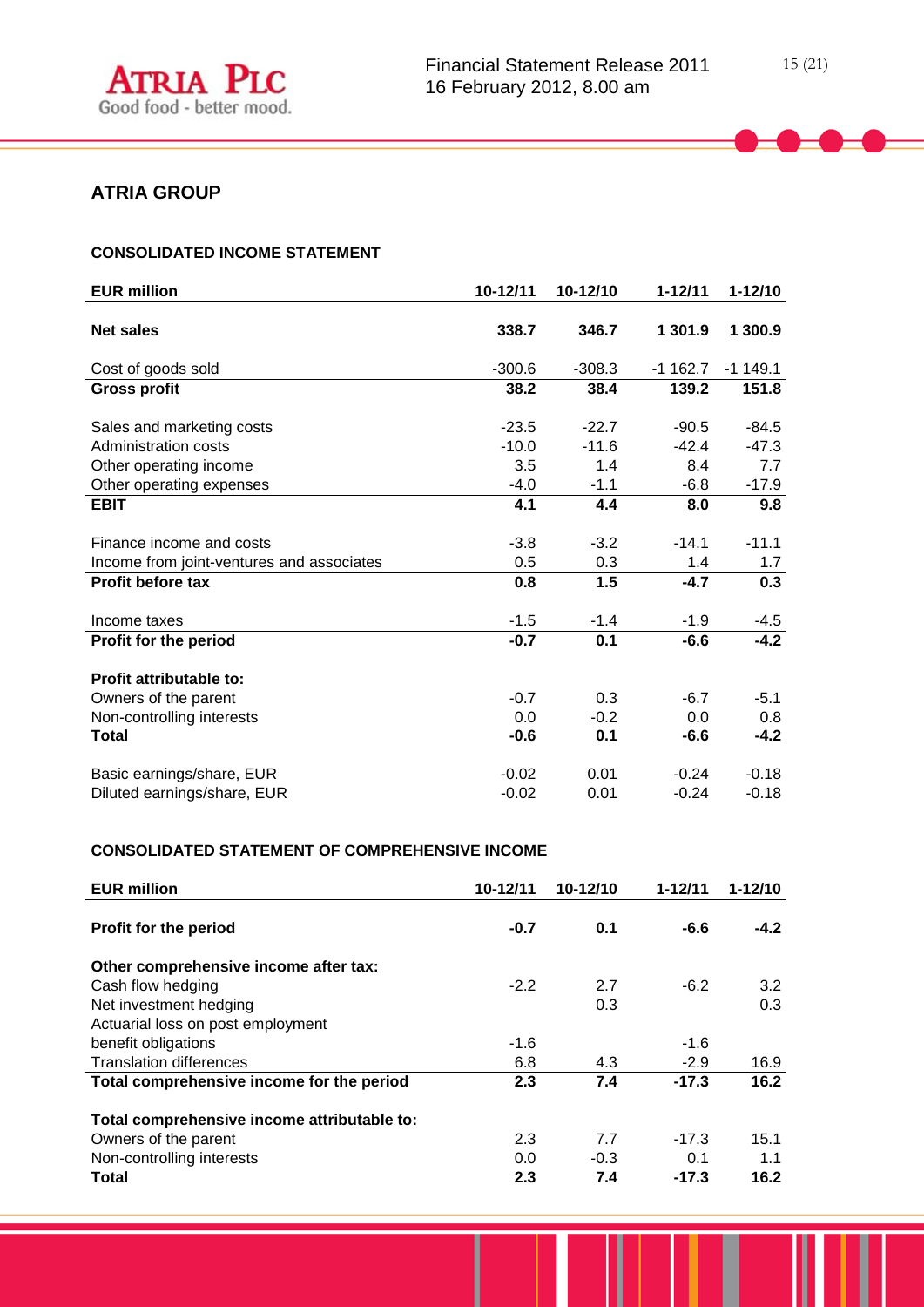# **CONSOLIDATED STATEMENT OF FINANCIAL POSITION**

| <b>Assets</b>                                |          |          |
|----------------------------------------------|----------|----------|
| <b>EUR million</b>                           | 31.12.11 | 31.12.10 |
| <b>Non-current assets</b>                    |          |          |
| Property, plant and equipment                | 464.4    | 470.1    |
| <b>Biological assets</b>                     | 1.4      | 1.9      |
| Goodwill                                     | 163.1    | 162.9    |
| Other intangible assets                      | 74.4     | 75.5     |
| Investments in joint ventures and associates | 13.9     | 11.9     |
| Other financial assets                       | 1.6      | 1.6      |
| Loans and other receivables                  | 19.9     | 20.2     |
| Deferred tax assets                          | 15.9     | 11.5     |
| <b>Total</b>                                 | 754.6    | 755.5    |
| <b>Current assets</b>                        |          |          |
| Inventories                                  | 108.2    | 105.3    |
| <b>Biological assets</b>                     | 5.3      | 5.8      |
| Trade and other receivables                  | 188.4    | 217.3    |
| Cash and cash equivalents                    | 6.6      | 18.5     |
| <b>Total</b>                                 | 308.5    | 346.9    |
| Non-current assets held for sale             | 4.4      | 9.2      |
| <b>Total assets</b>                          | 1 067.5  | 1 111.6  |
|                                              |          |          |
| <b>Equity and liabilities</b>                |          |          |
| <b>EUR million</b>                           | 31.12.11 | 31.12.10 |
| Equity belonging to the shareholders         |          |          |
| of the parent company                        | 418.8    | 443.2    |
| Non-controlling interest                     | 2.9      | 2.9      |
| <b>Total equity</b>                          | 421.7    | 446.0    |
| <b>Non-current liabilities</b>               |          |          |
| Interest-bearing financial liabilities       | 297.1    | 302.8    |
| Deferred tax liabilities                     | 48.0     | 46.8     |
| Other non-interest-bearing liabilities       | 4.2      | 0.8      |
| Pension liabilities                          | 7.3      |          |
| Provisions                                   |          | 0.8      |
| <b>Total</b>                                 | 356.5    | 351.2    |
| <b>Current liabilities</b>                   |          |          |
| Interest-bearing financial liabilities       | 112.2    | 127.2    |
| Trade and other payables                     | 177.0    | 187.2    |
| Total                                        | 289.3    | 314.4    |
| <b>Total liabilities</b>                     | 645.8    | 665.6    |
| <b>Total equity and liabilities</b>          | 1 067.5  | 1 111.6  |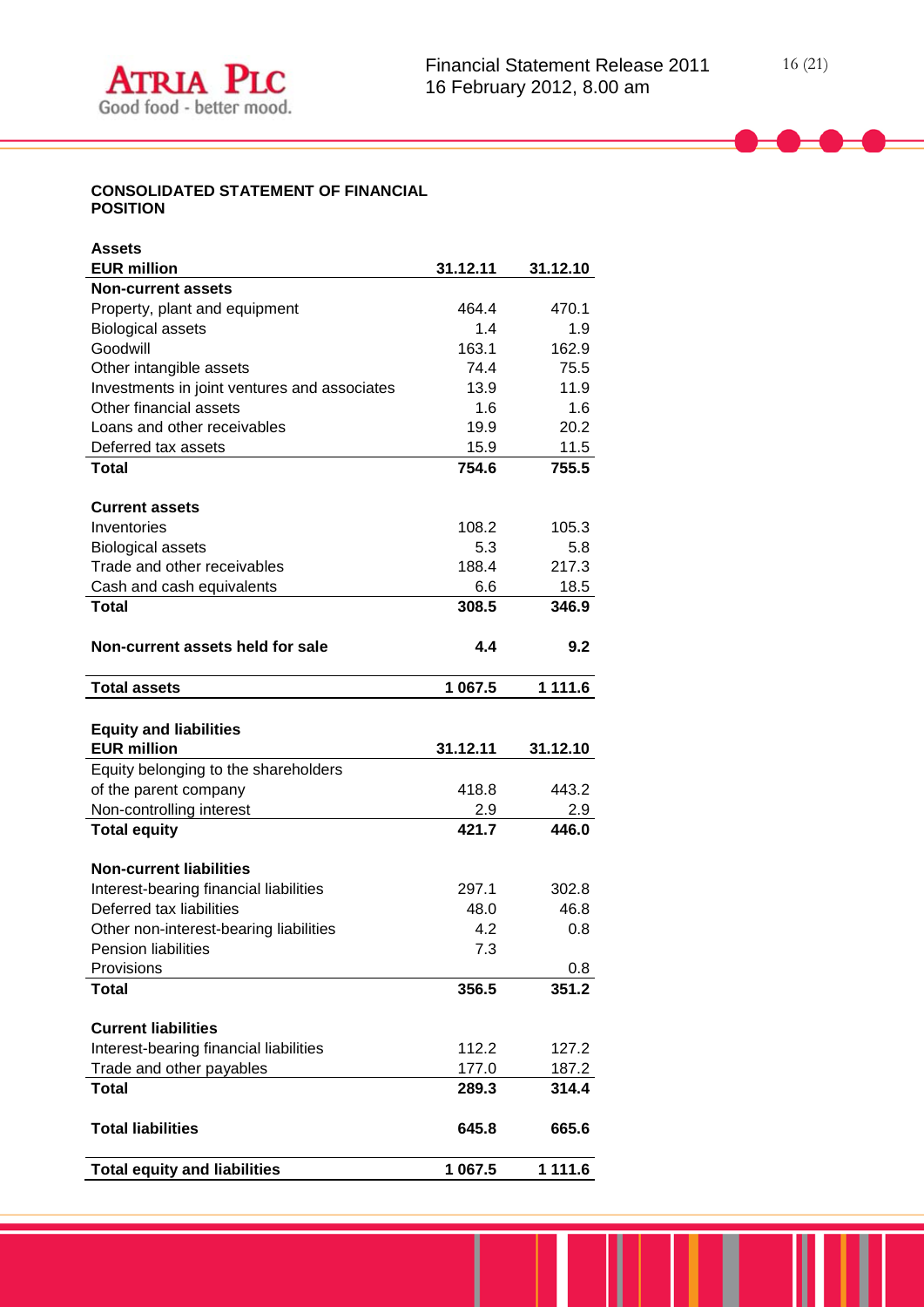

# **CONSOLIDATED STATEMENT OF CHANGES IN EQUITY**

| <b>EUR million</b>                                                                                                 |          | of parent company                        |            |                     | Equity belonging to the shareholders |                     |                                         |                            | Non-<br>cont          | <b>Total</b><br>equity     |
|--------------------------------------------------------------------------------------------------------------------|----------|------------------------------------------|------------|---------------------|--------------------------------------|---------------------|-----------------------------------------|----------------------------|-----------------------|----------------------------|
|                                                                                                                    | ca<br>al | Share Share Own Other<br>pre<br>pit mium | sha<br>res | reser<br><b>ves</b> | rest.<br>equity<br>fund              | non-lation<br>diff. | Inv. Trans Retain<br>ed<br>earn<br>ings | Total   ing                | roll<br>inte<br>rests |                            |
| <b>Equity 1.1.10</b>                                                                                               | 48.1     | 138.5                                    | $-1.3$     | $-1.7$              | 110.6                                | $-31.0$             |                                         | 171.9 435.1                | 1.8                   | 436.9                      |
| Comprehensive<br>income for the year<br>Profit for the period<br>Other comprehensive<br>income                     |          |                                          |            |                     |                                      |                     | $-5.1$                                  | $-5.1$                     | 0.8                   | $-4.2$                     |
| Cash flow hedging<br><b>Translation differences</b><br><b>Transactions</b>                                         |          |                                          |            | 3.5                 |                                      | 16.7                |                                         | 3.5<br>16.7                | 0.2                   | 3.5<br>16.9                |
| with owners<br>Distribution of dividends                                                                           |          |                                          |            |                     |                                      |                     | $-7.0$                                  | $-7.0$                     |                       | $-7.0$                     |
| Equity 31.12.2010                                                                                                  | 48.1     | 138.5                                    | $-1.3$     | 1.8                 | 110.6                                | $-14.3$             |                                         | 159.8 443.2                | 2.9                   | 446.0                      |
| Comprehensive<br>income for the year<br>Profit for the period<br>Other comprehensive<br>income                     |          |                                          |            |                     |                                      |                     | $-6.7$                                  | $-6.7$                     | 0.0                   | $-6.6$                     |
| Cash flow hedging<br><b>Actuarial loss</b><br><b>Translation differences</b><br><b>Transactions</b><br>with owners |          |                                          |            | $-6.2$              |                                      | $-2.9$              | $-1.6$                                  | $-6.2$<br>$-1.6$<br>$-2.9$ | 0.0                   | $-6.2$<br>$-1.6$<br>$-2.9$ |
| Distribution of dividends                                                                                          |          |                                          |            |                     |                                      |                     | $-7.0$                                  | $-7.0$                     |                       | $-7.0$                     |
| Equity 31.12.2011                                                                                                  | 48.1     | 138.5                                    | $-1.3$     | $-4.4$              | 110.6                                | $-17.2$             |                                         | 144.5 418.8                | 2.9                   | 421.7                      |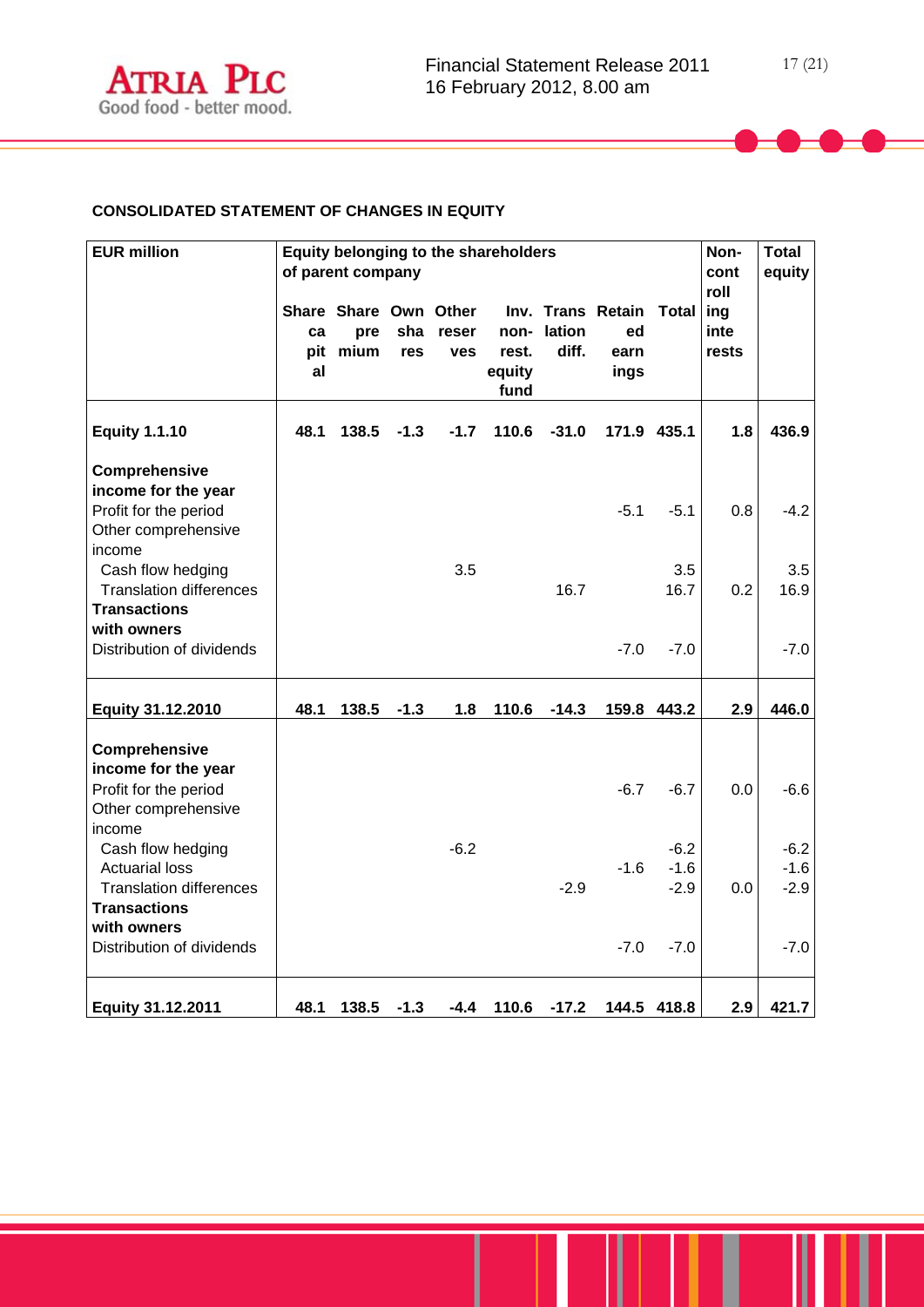# **CONSOLIDATED CASH FLOW STATEMENT**

| <b>EUR million</b>                         | 1-12/11 | $1 - 12/10$ |
|--------------------------------------------|---------|-------------|
|                                            |         |             |
| Cash flow from operating activities        |         |             |
| Operating activities                       | 61.0    | 85.5        |
| Financial items and taxes                  | $-10.7$ | -40.9       |
|                                            |         |             |
| Net cash flow from operating activities    | 50.3    | 44.6        |
| Cash flow from investing activities        |         |             |
| Tangible and intangible assets             | $-34.2$ | $-39.6$     |
| Disposal of subsidiary                     | 2.0     |             |
| Acquisition of subsidiary                  | $-6.1$  |             |
| Investments                                | $-2.5$  | $-0.6$      |
|                                            |         |             |
| Net cash used in investing activities      | $-40.8$ | $-40.2$     |
| <b>Cash flow from financing activities</b> |         |             |
| Loans drawn down                           | 50.0    | 40.8        |
| Loans repaid                               | $-64.2$ | $-56.2$     |
| Dividends paid                             | $-7.0$  | $-7.0$      |
|                                            |         |             |
| Net cash used in financing activities      | $-21.2$ | $-22.4$     |
| <b>Change in liquid funds</b>              | $-11.7$ | $-18.0$     |
|                                            |         |             |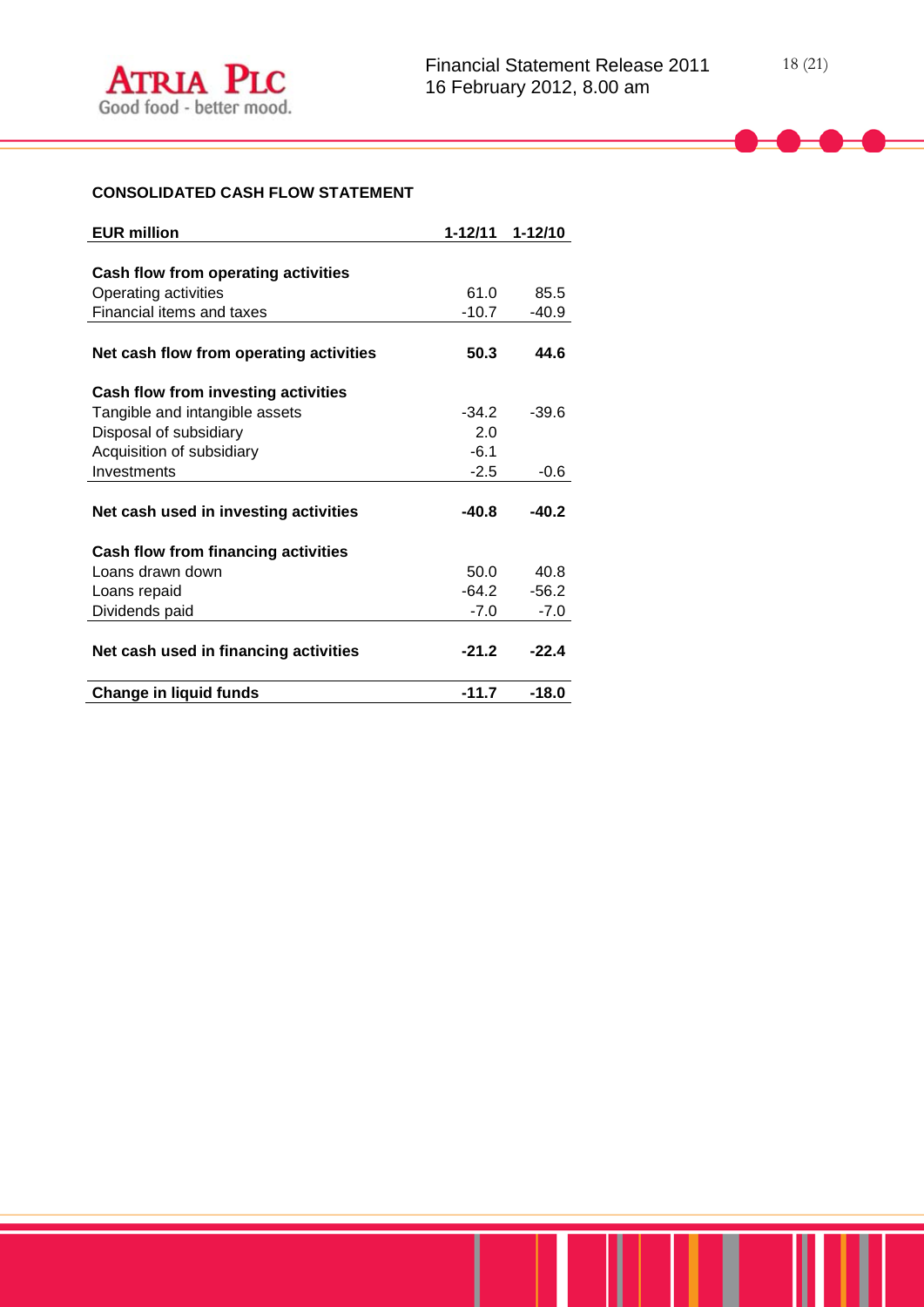# **OPERATING SEGMENTS**

| <b>EUR million</b> | 10-12/11 | 10-12/10 | $1 - 12/11$ | $1 - 12/10$ |
|--------------------|----------|----------|-------------|-------------|
|                    |          |          |             |             |
| <b>Net sales</b>   |          |          |             |             |
| Finland            | 206.9    | 213.9    | 793.7       | 767.8       |
| Scandinavia        | 97.7     | 98.0     | 374.9       | 391.6       |
| Russia             | 31.1     | 32.2     | 123.0       | 129.2       |
| <b>Baltic</b>      | 8.9      | 8.7      | 35.2        | 35.0        |
| Eliminations       | $-5.9$   | $-6.1$   | $-24.9$     | $-22.7$     |
| <b>Total</b>       | 338.7    | 346.7    | 1 301.9     | 1 300.9     |
|                    |          |          |             |             |
| <b>EBIT</b>        |          |          |             |             |
| Finland            | 7.1      | 7.8      | 19.3        | 30.7        |
| Scandinavia        | 4.2      | 5.6      | 13.8        | 13.9        |
| Russia             | $-4.5$   | $-7.6$   | $-18.9$     | $-27.9$     |
| <b>Baltic</b>      | $-1.7$   | $-0.7$   | $-2.2$      | $-3.7$      |
| Unallocated *      | $-0.9$   | $-0.7$   | $-4.1$      | $-3.2$      |
| <b>Total</b>       | 4.1      | 4.4      | 8.0         | 9.8         |

\* 1-12/2011 includes previous CEO´s non-recurring severance pay item of EUR 0.8 million including social expenses

| <b>ROCE</b> * |          |          |
|---------------|----------|----------|
| Finland       | 5.1%     | 7.9%     |
| Scandinavia   | 5.5%     | 5.3%     |
| Russia        | $-11.6%$ | $-16.9%$ |
| <b>Baltic</b> | $-6.2%$  | $-9.6%$  |
| Group         | 0.9%     | 1.1%     |

# $*$  ROCE =

EBIT, 12mr / Capital employed, 12 mr avg \*100

| <b>Investments</b>   |      |      |      |      |
|----------------------|------|------|------|------|
| Finland              | 3.9  | 4.2  | 28.7 | 13.3 |
| Scandinavia          | 4.2  | 3.3  | 10.5 | 9.5  |
| Russia               | 1.8  | 4.1  | 6.9  | 22.6 |
| <b>Baltic</b>        | 0.2  | 0.4  | 1.0  | 0.8  |
| <b>Total</b>         | 10.1 | 12.0 | 47.0 | 46.2 |
|                      |      |      |      |      |
| <b>Depreciations</b> |      |      |      |      |
| Finland              | 6.2  | 6.8  | 25.6 | 28.7 |
| Scandinavia          | 2.7  | 3.1  | 11.4 | 11.9 |
| Russia               | 2.5  | 2.7  | 10.1 | 18.9 |
| <b>Baltic</b>        | 0.7  | 0.7  | 2.8  | 3.0  |
| <b>Total</b>         | 12.2 | 13.3 | 50.0 | 62.5 |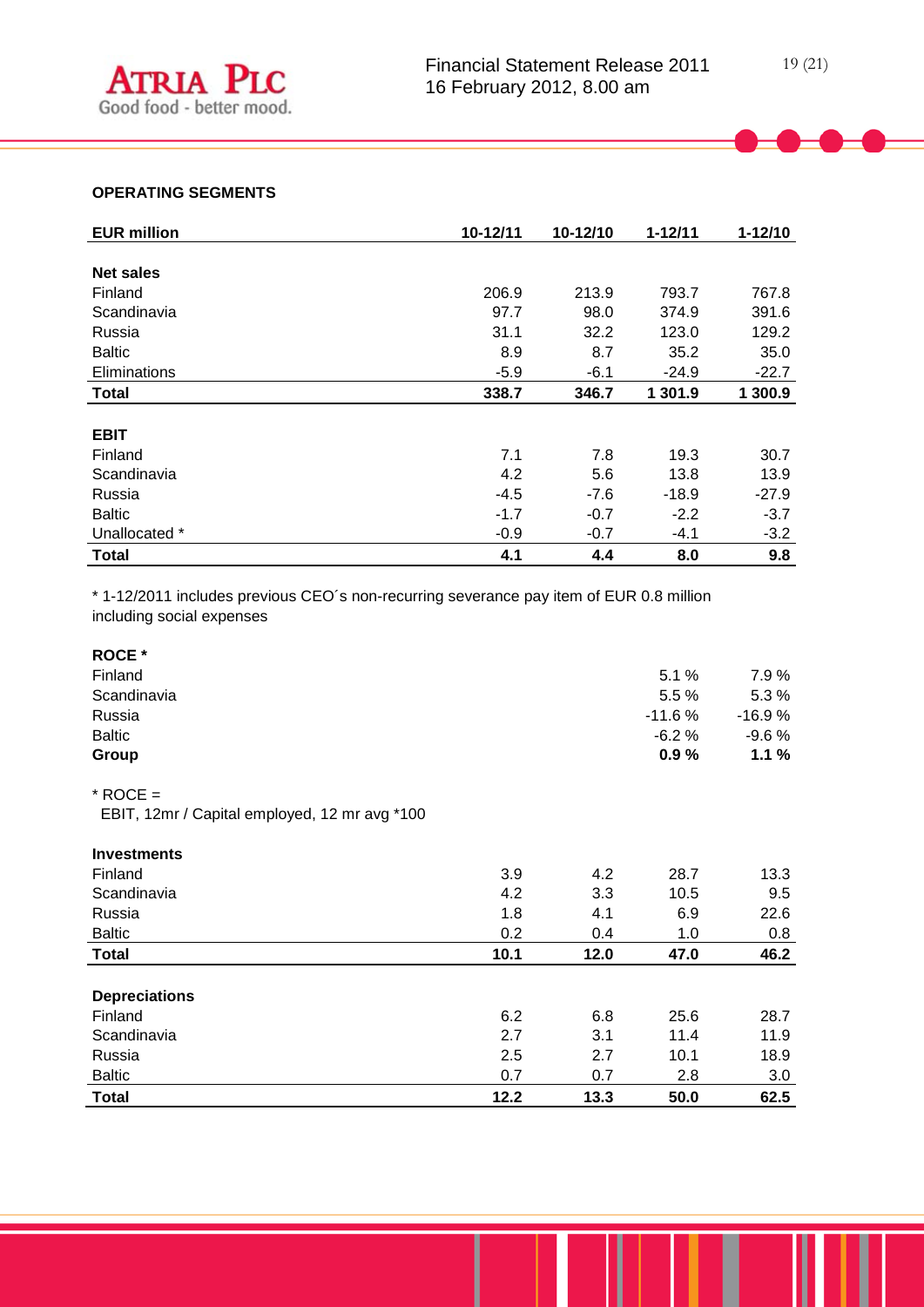

#### **CONTINGENT LIABILITIES**

| <b>EUR million</b>                                                                                                         |                   | 31.12.11 31.12.10 |
|----------------------------------------------------------------------------------------------------------------------------|-------------------|-------------------|
| Debts with mortgages or other collateral<br>given as security                                                              |                   |                   |
| Loans from financial institutions                                                                                          | 3.3               | 5.4               |
| Pension fund loans                                                                                                         | 7.3               | 4.9               |
| Total                                                                                                                      | 10.6              | 10.3              |
| Mortgages and other securities given as<br>comprehensive security<br>Real estate mortgages<br>Corporate mortgages<br>Total | 4.5<br>1.3<br>5.8 | 5.0<br>4.0<br>9.0 |
| Guarantee engagements not included<br>in the balance sheet<br>Guarantees                                                   | 0.5               | 0.8               |

# **ACQUIRED OPERATIONS**

As part of a project to improve the efficiency of bovine slaughtering operations and a development programme, on 21 June 2011 Atria acquired the entire share capital of Kauhajoen Teurastamokiinteistöt Oy from Itikka Co-operative, which belongs to the company's related parties. Kauhajoen Teurastamokiinteistöt Oy owns the slaughterhouse property and equipment used by Atria in Kauhajoki. The objective of the acquisition was to simplify the ownership structure.

Atria invests approximately EUR 26 million in renovating the Kauhajoki bovine slaughterhouse and cutting plant. The investment is due to be completed by the end of 2012. The annual cost savings generated by the entire bovine slaughtering efficiency improvement programme are expected to amount to approximately EUR 6 million.

| Kauhajoen Teurastamokiinteistöt Oy<br><b>EUR million</b> | <b>Fair values</b><br>on acquisition | <b>Book valuebefore</b><br>the acquisition |
|----------------------------------------------------------|--------------------------------------|--------------------------------------------|
|                                                          |                                      |                                            |
| Property, plant and equipment                            | 9.0                                  | 2.4                                        |
| Intangible assets                                        | 0.1                                  | 0.1                                        |
| Current receivables                                      | 0.2                                  | 0.2                                        |
| <b>Total assets</b>                                      | 9.3                                  | 2.7                                        |
| Non-current interest-bearing liabilities                 | 1.5                                  | 1.5                                        |
| Deferred tax liabilities                                 | 1.7                                  |                                            |
| <b>Total liabilities</b>                                 | 3.2                                  | 1.5                                        |
| <b>Net assets</b>                                        | 6.1                                  | 1.2                                        |
| <b>Purchase price</b>                                    | 6.1                                  |                                            |
| Effect of acquisition on cash flow                       | 6.1                                  |                                            |

This calculation is preliminary.